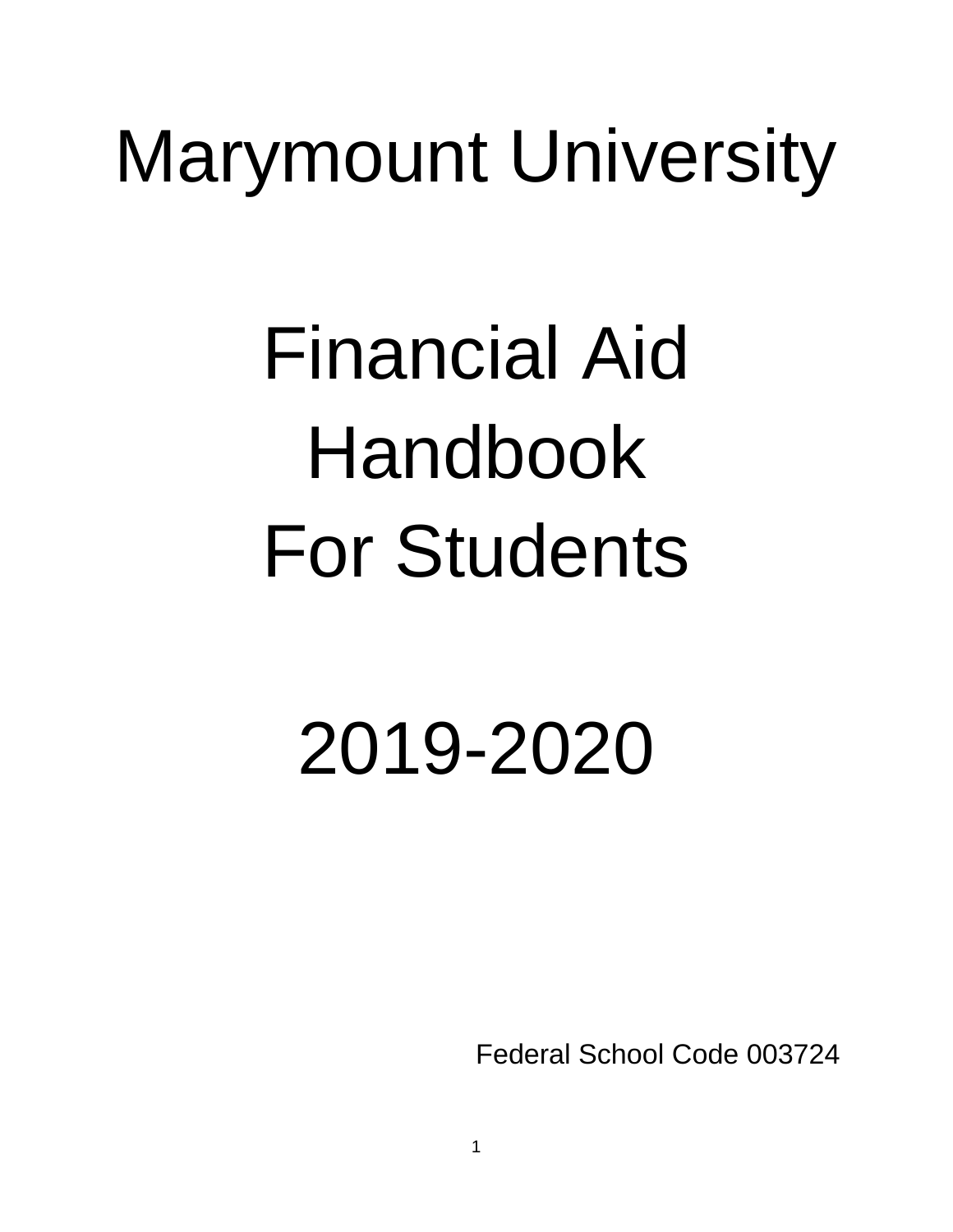# **Table of Contents**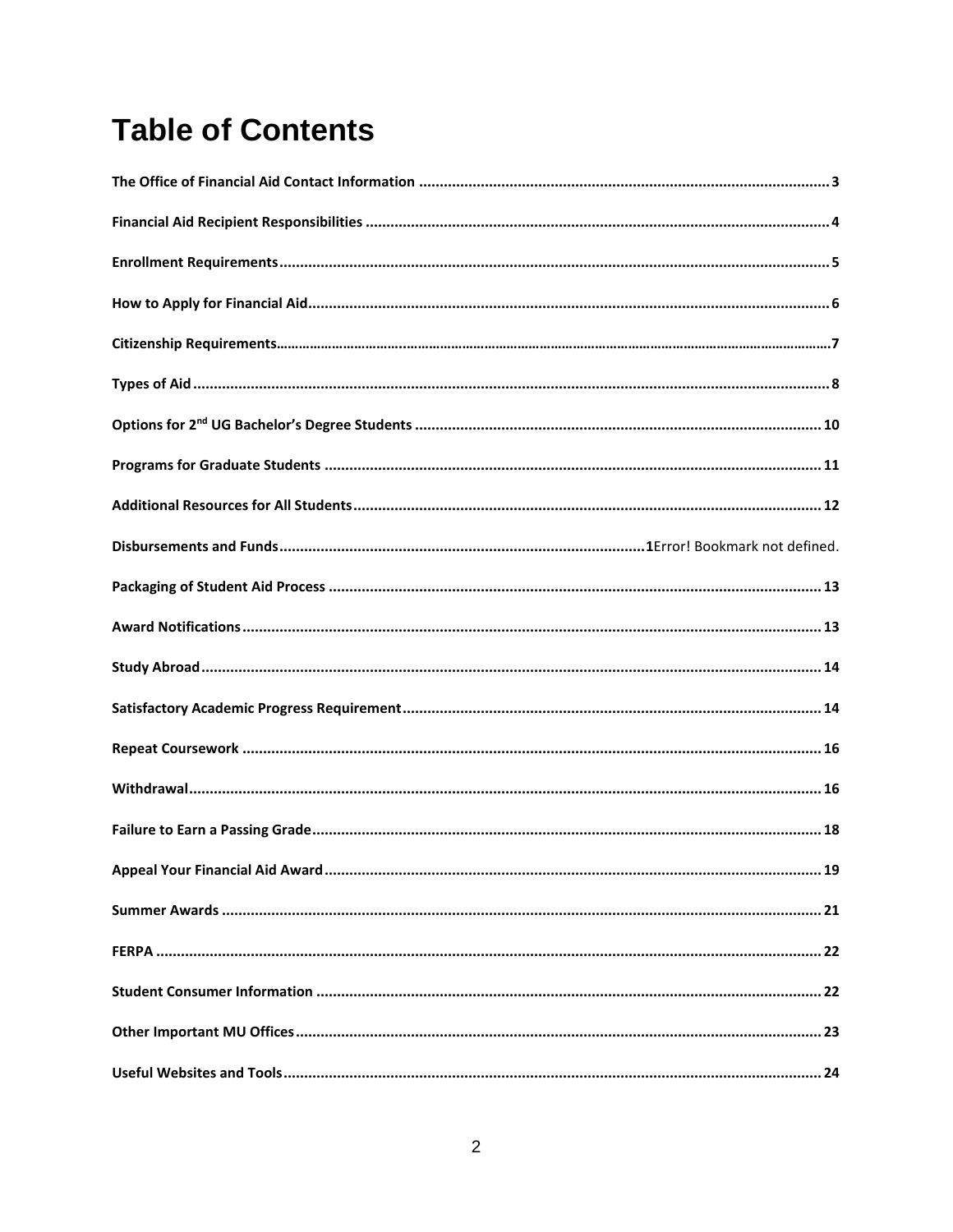We are pleased to provide you with a copy of the Marymount University Financial Aid Handbook for Students.

Important information related to your receipt of financial aid is contained in this handbook. Please review this information thoroughly and contact the Office of Financial Aid if you have questions.

# **The Office of Financial Aid Contact Information**

#### **General Information:**

Office of Financial Aid Marymount University 2807 North Glebe Road Arlington, VA 22207

**Website:** <https://www.marymount.edu/Admissions/Financial-Aid/Types-of-Aid> **E-mail:** [financial.aid@marymount.edu](mailto:financial.aid@marymount.edu) **Phone:** 703-284-1530 **Fax:** 703-516-4771

**Location:** Marymount University, Main Campus - Rowley Hall 1008 **Office Hours:** M-F 9:00am-5:00pm

#### **Office Staff:**

Nancy Williams **Nancy Williams Nancy Williams Office Assistant** 

Debbie Raines Director of Financial Aid Eroica Nguyen **Associate Director** Associate Director Julia Connell Assistant Director Janet McPherson Assistant Director Ingrid Eversley Senior Financial Aid Advisor Jennifer Mayen **Financial Aid Advisor** India Currie **Financial Aid Advisor** Financial Aid Advisor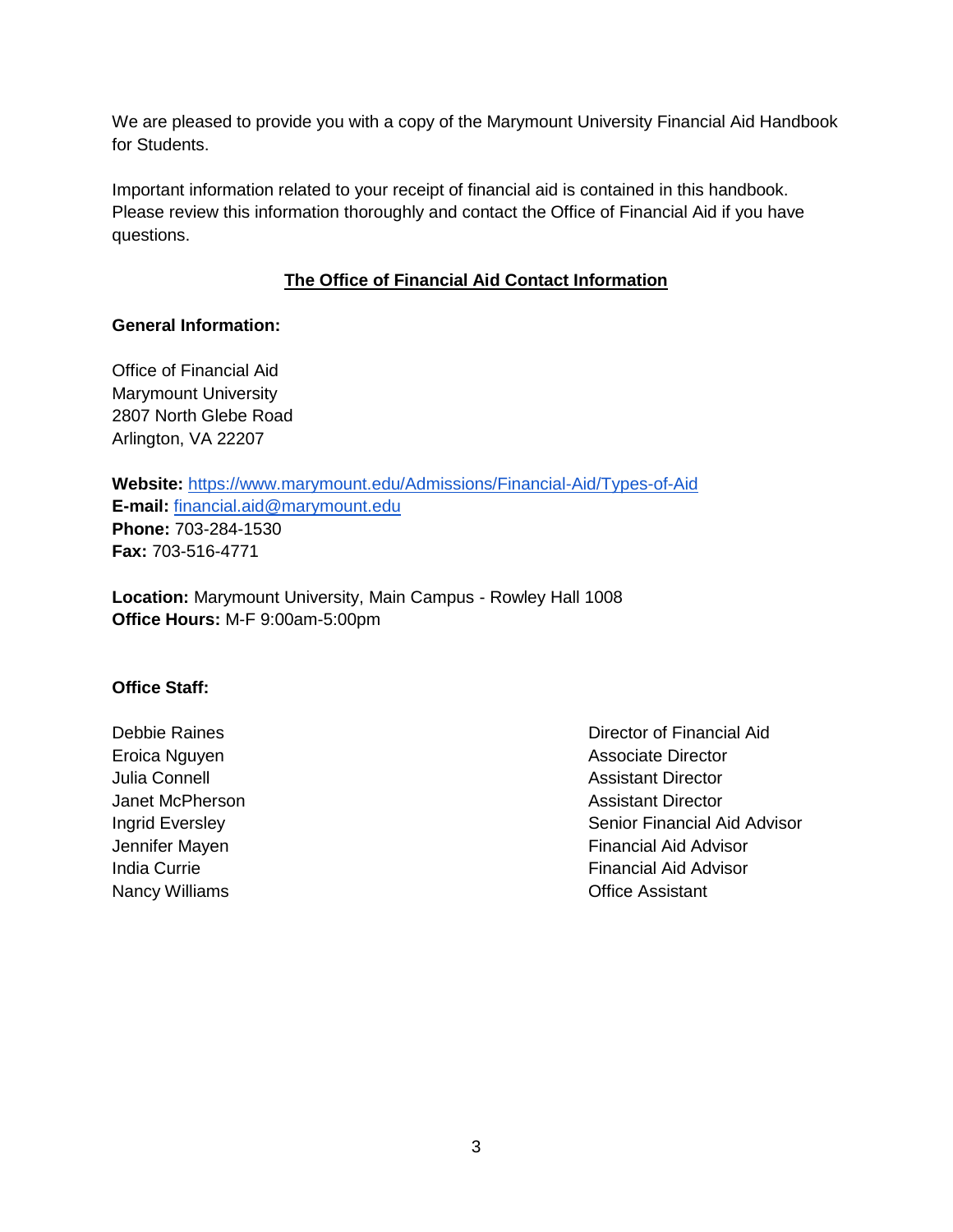#### **Financial Aid Recipient Responsibilities**

Your aid package is constructed using all resources known at the time of the award. You are required to notify the Financial Aid Office of any additional financial aid you receive from other sources. Receipt of additional financial aid not included in your aid package may result in an adjustment of your financial aid award.

You are required to notify the Financial Aid Office of any change in your name, address, enrollment status, housing status, or other changes related to your attendance, as it may cause a revision to your award.

You must reapply through the Free Application for Financial Aid (FAFSA) for need-based financial aid each academic year. Completed financial aid applications (this includes any additional documentation we request from you) received by March 1 will be given priority consideration. Renewal awards are based on continued demonstrated financial need for limited grant funding and/or satisfactory academic progress toward a degree.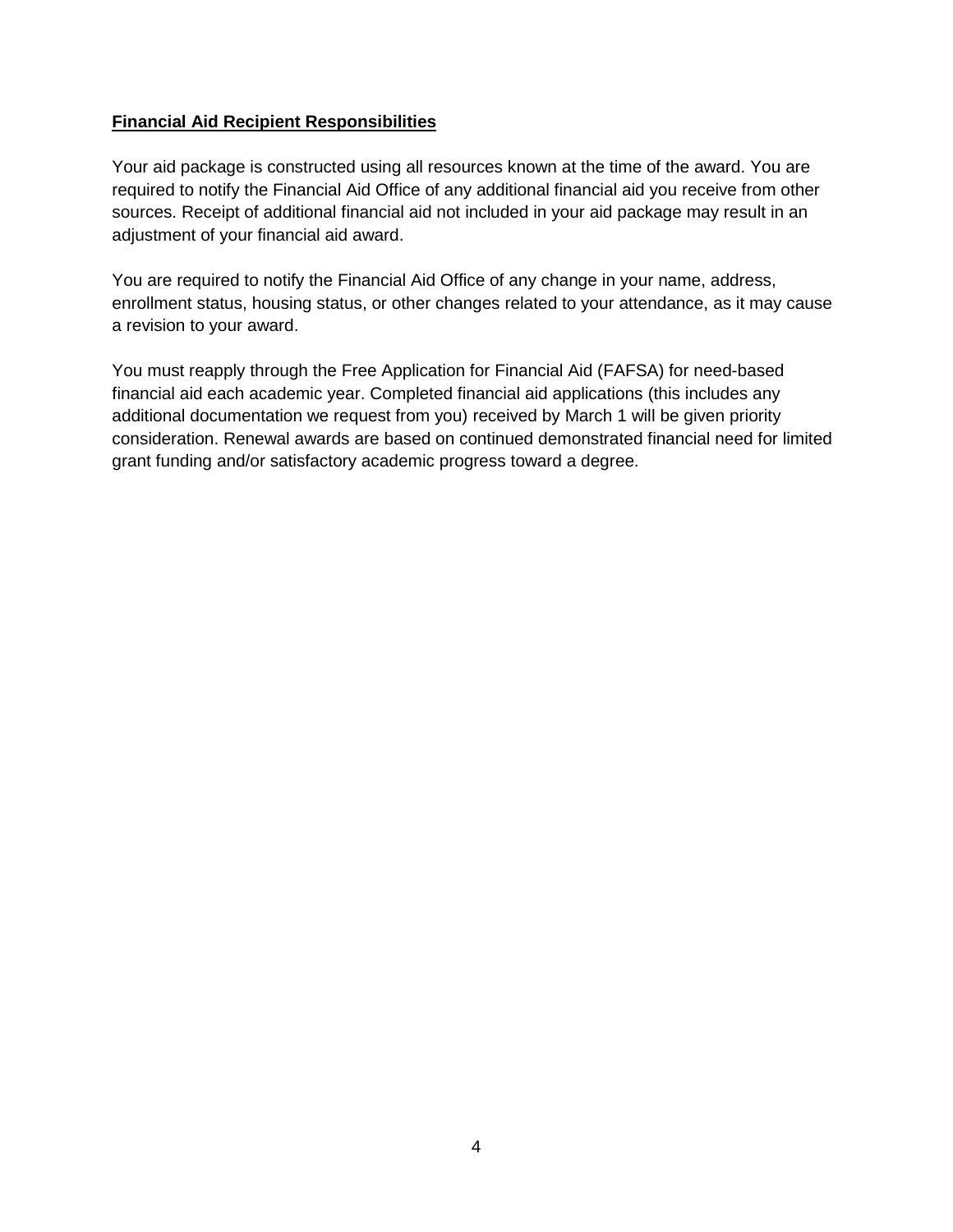# **Enrollment Requirements**

#### *A. Early Refund Process by Student Accounts*

Per Federal Regulations, you must attend the classes for which you receive financial aid. Marymount University confirms course attendance each semester. Marymount realizes how important the refund of excess federal funds is to many students; therefore, in order to comply with the regulation and still meet the needs of our students, the Office of Student Accounts will be offering an Early Refund period to qualified students.

Students awarded federal aid (Unsubsidized Loans, Subsidized Loans, Parent PLUS Loan, Grad PLUS Loans, Pell grant or SEOG Grant) who wish to receive an early refund of any excess federal funds (if applicable) before the attendance confirmation period, must complete the following steps no later than 12 days before the start of each semester.

- 1. Student must be registered for the number of credits for which their award was based.
- 2. All courses must count toward their degree program.
- 3. All steps to accept federal loans (Master Promissory Note/Entrance Counseling, Parent Plus/Grad Plus Application) must be completed (If not already completed)

Students who have completed these steps by 12 days before the semester starts, and have excess funds, will be eligible to receive their refund before classes begin. Once classes begin, NO FEDERAL AID WILL BE DISBURSED to a student's account until attendance confirmation has been completed. This confirmation process may take up to six weeks after the first days of classes. Students who receive an early refund and then make changes to their schedule or Financial Aid award, will be responsible for any additional charges incurred because of these changes. *Please note that all other aid (besides federal aid)*  will be disbursed and refunded throughout the attendance confirmation period as usual by the Office of *Student Accounts.* 

#### *B. Enroll for number of credits that your award was based on*

If the number of credit hours a student is enrolled in is different from what the financial aid award was based on, the Cost of Attendance of the student must be recalculated, and a new determination must be made of financial aid eligibility based on the new enrollment status. Any ineligible aid must be returned, possibly leaving the student with a student accounts balance.

#### *C. All credits need to go towards your degree*

Federal Regulations mandate that federal aid cannot be awarded for classes that do not count toward a student's academic program. If a student is enrolled in courses that do not count toward his or her degree, they cannot be used to determine enrollment status unless they are eligible remedial courses. It is the student's responsibility to work with their advisor to ensure their credits meet this requirement.

*D. At a minimum, if you receive Federal Loans you must be enrolled and attending at least six credits that count towards your degree*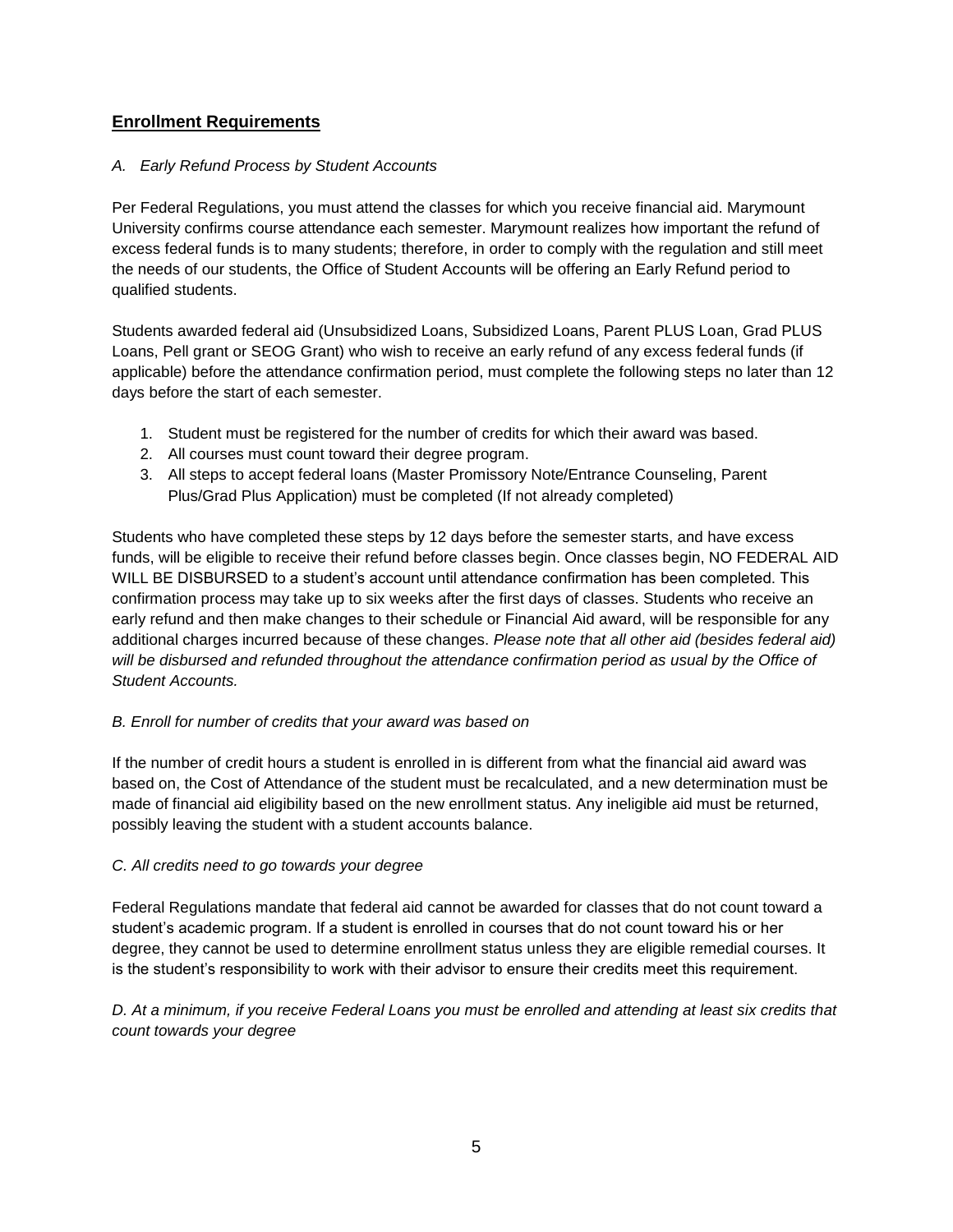#### **How to Apply for Financial Aid:**

- 1. Request your FSA ID
	- a. fafsa.ed.gov
	- b. Request your FSA ID once, then use the same ID for all subsequent FAFSAs
	- c. The student will need a FSA ID
	- d. One parent will need a FSA ID to sign for dependent students
- 2. Complete FAFSA on the Web ( [fafsa.ed.gov](https://fafsa.ed.gov/spa/fafsa/?locale=en_US) )
	- a. Use MU school code: 003724
- 3. Verify information printed on your Student Aid Report (SAR)
- 4. Respond promptly to requests for additional information
	- a. You will be receiving a letter of notification sent to your home address.
	- b. If a student submits a FAFSA and gets selected for verification and/or needs to provide more documentation, the Financial Aid Office will send out 2 missing letters to their home address
- 5. The IRS Data Retrieval Tool allows students and parents to access the IRS tax return information needed to complete the Free Application for Federal Student Aid (FAFSA), and transfer the data directly into their FAFSA from the IRS Website. If you are eligible to the use the IRS Data Retrieval Tool, we highly recommend using the tool for several reasons:
	- a. It is the easiest way to provide your tax data.
	- b. It is the best way of ensuring that your FAFSA has accurate tax information.
	- c. You will not need to provide a copy of your or your parent's tax returns to the Office of Financial Aid.

Students or parents who are married and filed as Married Filing Separate, are married and filed as Head of Household, filed a Form 1040X amended tax return, or filed a Puerto Rican or foreign tax return are not eligible to use the IRS Data Retrieval Tool.

6. The Financial Aid Office follows the current US Department of Education guidelines for verification of the FAFSA. Students who are selected for verification are done so either by the US Department of Education or by Institutional Verification policies. Students who have been selected for verification will be notified by mail. Students should submit the requested verification documents as soon as possible to receive aid for the current semester. Failure to return documents on time will delay awarding of student federal aid.

Only complete Verification Forms along with all supporting documentation can be processed. If the Verification Form along with all supporting documents is not received, the student's file will be incomplete and not ready for review by the counselors. Students are sent three requests for documents. The Financial Aid Office compares the data reported on the Free Application for Federal Student Aid (FAFSA) to the verification form and supporting documents to ensure accuracy of information. If the verification process shows that adjustments/corrections must be made to the FAFSA, the Financial Aid Office will submit the corrected information electronically to the Department of Education for processing. The student will receive notice from the Federal Processor that a change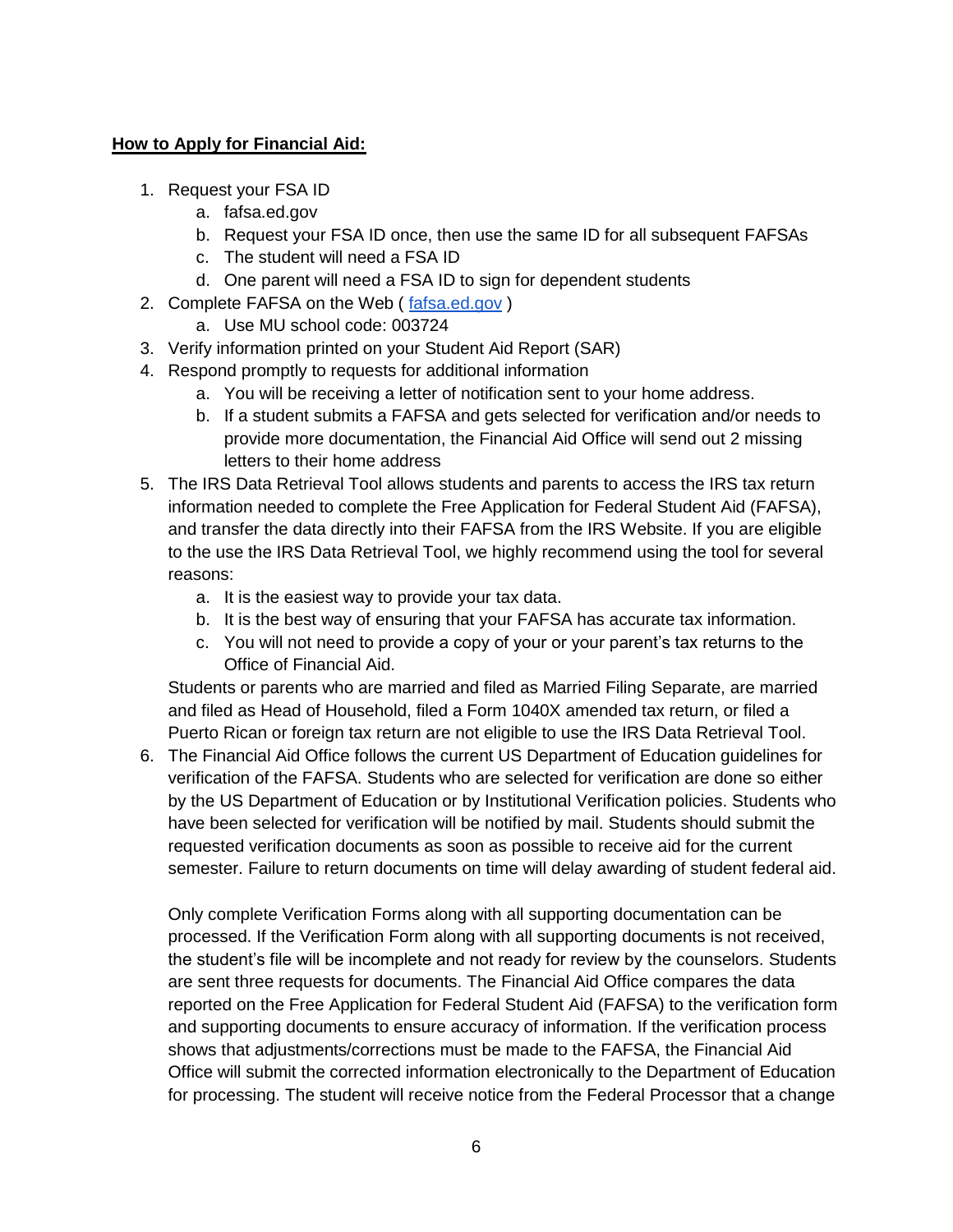or changes were made to the FAFSA. If the verification results in a change to the aid award, a revised award letter will be sent to the student's home address.

7. Our office does not have a specific deadline for financial aid applications. However, you need to allow a minimum of eight weeks to process your application (FAFSA). You also need to allow extra time for corrections or verification procedures and all must be in place prior to the last week of the semester. It is important to remember that some sources of need-based aid such as the Marymount Grant may be depleted if you wait until later in the year. Therefore, it is wise to file the FAFSA as early as possible after October 1 for the next academic year. Marymount's priority deadline for limited grant funding is March 1.

(Please note, early FAFSA filing, can affect loan totals on the FAFSA results. Students who have loans disbursed after early FAFSA filing will not have all loan amounts reported on their FAFSA results in loan history. This could cause your award to need revisions later when we learn from the Department of Education of Loans you have disbursed after your FAFSA was done.)

# *8. Citizenship Requirements*

In order to qualify for Federal and State Financial Aid, a student must be a citizen or eligible non-citizen. Students that have been asked to provide the Financial Aid Office with proof of their US citizenship or DHS eligible citizenship status must submit their documents in person, by email, or by fax. Expired documents are not acceptable.

For more information regarding non-citizenship eligibility please visit; <https://studentaid.ed.gov/sa/eligibility/non-us-citizens>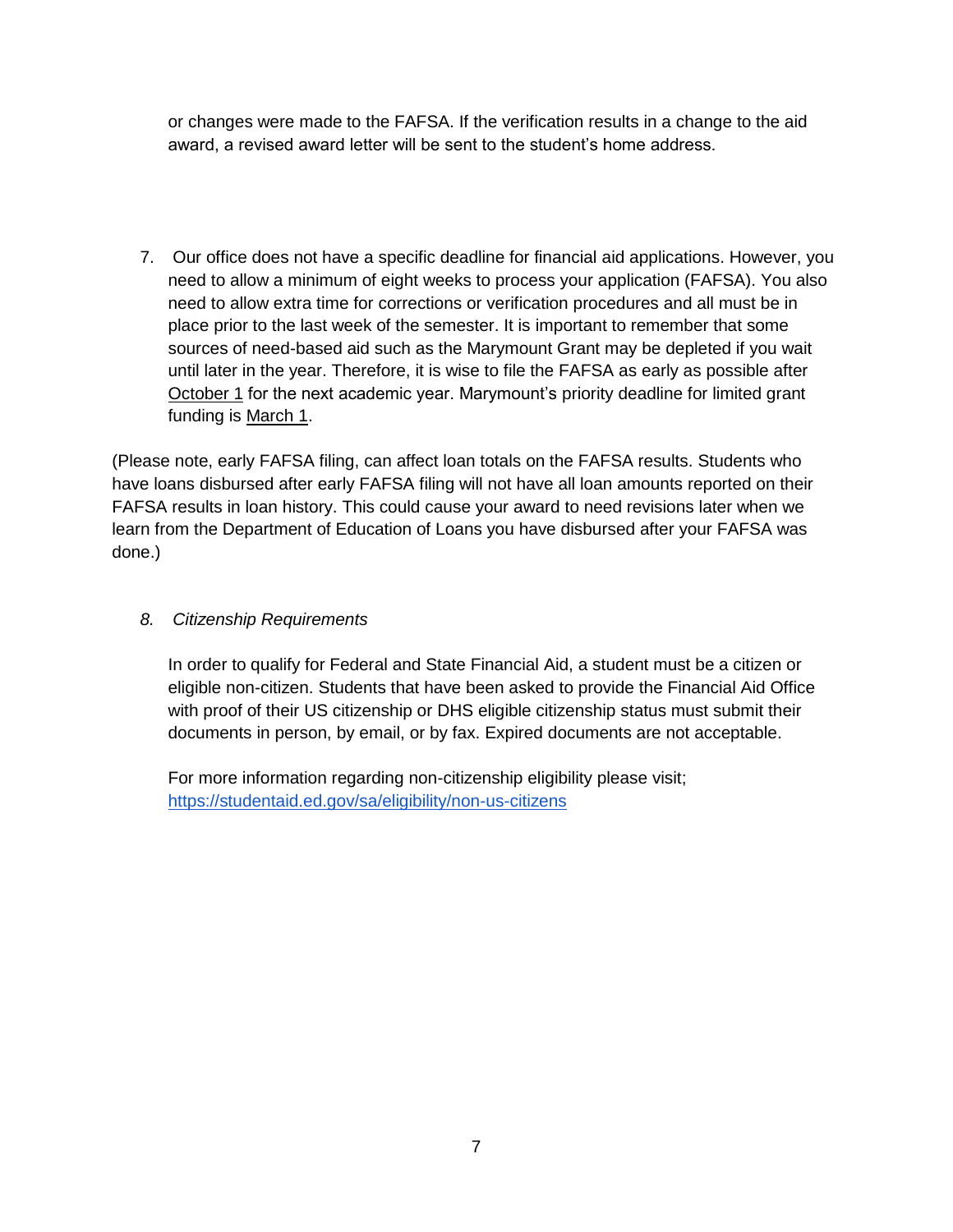# **Types of Aid**

# *Need Based Grants for Undergraduate Students pursuing a 1st Undergraduate Degree*

- 1. The **Federal Pell Grant** program is for eligible students with the lowest family income levels. Grants range from \$400 to \$6,195 per year based on enrollment status. Eligibility is determined by FAFSA.
- 2. The **SEOG** offers limited additional funding with priority given to full-time Federal Pell Grant recipients who represent the highest level of financial need. For qualified students, grants will be awarded at \$1,000 per academic year.
- 3. The **Marymount Grant** is sponsored by the University to make education affordable for as many full-time, needy, first-degree undergraduate students as possible. There is limited funding and the earliest eligible applicants have the best chance of receiving this grant.

# *For Undergraduate DC Residents*

- 1. The **DC Tuition Assistance Grant (DCTAG**) is available to legal residents of the District of Columbia who attend Marymount on a full-time basis. The amount offered varies each academic year depending on the available funding. DCTAG is not based on financial need; however, an application must be filed through the program.
- 2. The **[DC Mayor's Scholars Undergraduate Program](https://osse.dc.gov/mayorsscholars)** provides need-based funding for eligible DC residents earning their first associate's or bachelor's degree at select area colleges and universities. The program is a last-dollar award meaning it can be used to fill the gap between a student's financial aid package and the cost of attendance.
- 3. **DC-CAP** is a privately funded nonprofit organization dedicated to encouraging and enabling DC public high school students to enroll in and graduate from college. Every DC public and public charter high school student is eligible for DC-CAP services, regardless of academic history, grade point average, family income, citizenship status, ethnicity, special education eligibility, delinquency, or juvenile criminal history. DC-CAP continues to support the student for up to five years after high school graduation so that they have the best chance of completing their education.

# *For Undergraduate Virginia Residents*

1. The **[Virginia Tuition Assistance Grant](https://www.marymount.edu/marymount.edu/media/Admissions_media/VTAG-APPLICATION-2019-2020.pdf)** is available to legal Virginia residents who are full-time students. It is not based on financial need. The amount of the award varies each academic year depending on the state's funding. The Commonwealth of Virginia will make awards to students who file their applications by **July 31**. This is for new applicants only, if you have received the VTAG for the current year, you do not need to re-apply. Late applications will be considered if funds are available.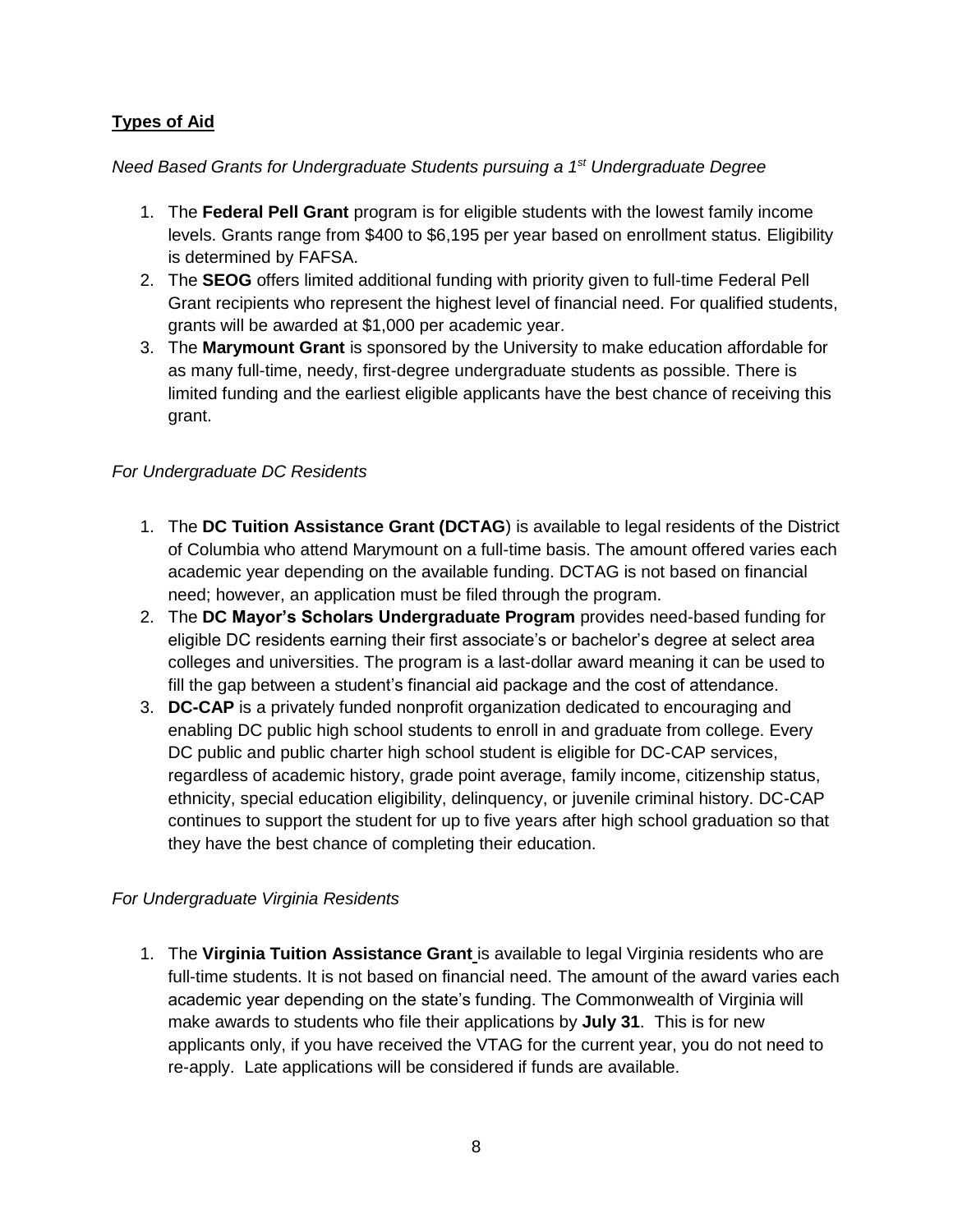#### *Federal Work-Study*

The Federal Work Study program is a government-sponsored program that enables full time students to work part time to help meet the cost of their education. In order to be hired through this program, FWS recipients must have financial need as determined by the Financial Aid Office. Students earn a paycheck for hours worked. FWS cannot be deducted from University Charges.

#### *MU Campus Employment*

The Campus Employment program is a Marymount-funded program that enables undergraduate and graduate students to work part time on campus regardless of financial need. Students without a FWS award can be hired under the CE program. To learn more or to start the job application process, please visit the Handshake website under MyMarymount, or contact the Career Services Center (703-284-5960).

#### *Federal Loans*

Loans are a form of aid that needs to be repaid. Loans for higher education are generally offered at low interest rates and can be repaid over an extended period of time after the student leaves the institution. Repayment on the principle of the loan begins 6 months either after the student graduates or drops below half time. The school determines the amount of your eligibility and it is shown on your financial aid award letter. You need to take full responsibility for following the entire loan application process.

There are three types of federal loans available:

- 1. **Subsidized Federal Direct Loans** are need-based and are for undergraduates only. The federal government pays the interest on the Subsidized Loans while the student is in school.
- 2. The **Unsubsidized Federal Direct Loan** is not need-based and the student is responsible for the interest as soon as it is taken out.
- 3. The **Federal Direct Parent Loan for Undergraduate Students (PLUS)** is a creditbased loan available each academic year for parents of **dependent** undergraduate students. This loan may supplement other financial aid programs. A FAFSA is required.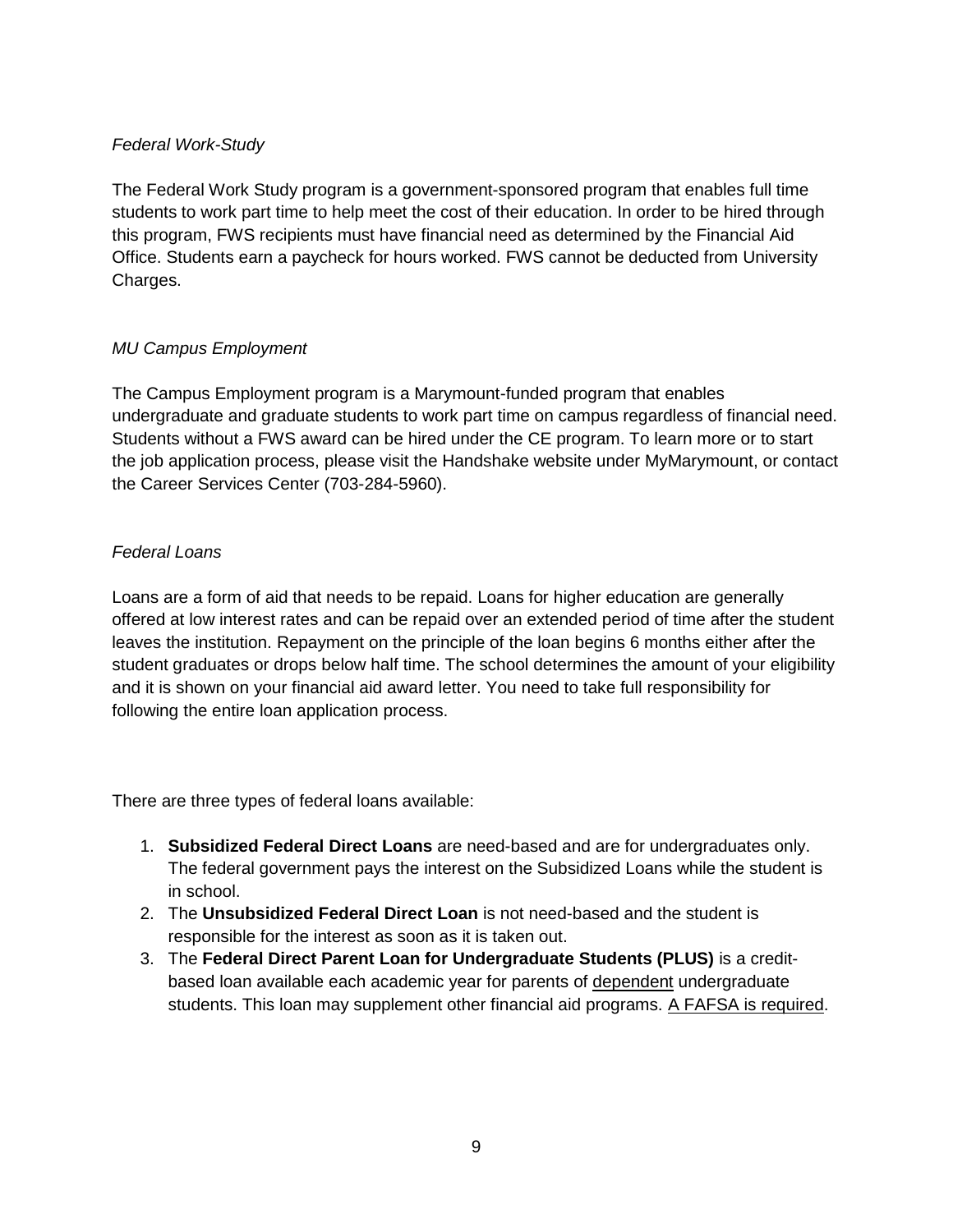#### *Merit and other scholarships awarded by the Office of Admissions upon admittance*

There are a number of merit scholarship and other MU non-need based awards provided by the Office of Admissions to student upon acceptance to MU. All merit scholarships are tuition specific awards and renewal is based on maintaining a cumulative GPA of at least 2.5. The maximum timeframe for most of these awards is 8 semesters of full time undergraduate enrollment.

# **Options for 2nd UG Bachelor's Degree Students:**

# *Virginia Tuition Assistance Grant (VTAG)*

The **[Virginia Tuition Assistance Grant](https://www.marymount.edu/marymount.edu/media/Admissions_media/VTAG-APPLICATION-2019-2020.pdf)** is available to legal Virginia residents who are full-time students. It is not based on financial need. The amount of the award varies each academic year depending on the state's funding. The Commonwealth of Virginia will make awards to students who file their applications by **July 31**. This is for new applicants only, if you have received the VTAG for the current year, you do not need to re-apply. Late applications will be considered if funds are available. Applications are submitted to the Financial Aid Office. Repayment is not required

# *Federal Student Loans*

In order to apply for any of the following loans, a FAFSA must be filed in order to determine eligibility. The FAFSA is filed online at www.fafsa.ed.gov.

The Direct Subsidized Loan enables students to borrow an annual amount based on their grade level and length of program. Under the Subsidized loan program, the federal government will pay the interest until the repayment period begins, six months after the student leaves school. The Direct Unsubsidized Loan is available for undergraduate students who do not demonstrate financial need. The terms are the same as those for the Direct Subsidized Loan, except that the student is responsible for interest accrued while he or she is in school.

As an independent undergraduate student with a prior degree, the maximum amount that can be borrowed in one academic year is \$12,500. If your program of enrollment requires you to enroll fall, spring and summer, you will need to refer to the next item to pursue additional funds.

# *Private Education Loans*

Because the annual amount that can be borrowed under the Direct Loan program is limited to \$12,500, most UG students with prior degrees rely on the Private Education Loan program to meet the remainder of their tuition balances, and to provide living expense money to meet their other obligations during this program. Private education loans are credit based, and often can require a cosigner for the best terms. These loans can differ from one lender to the next, so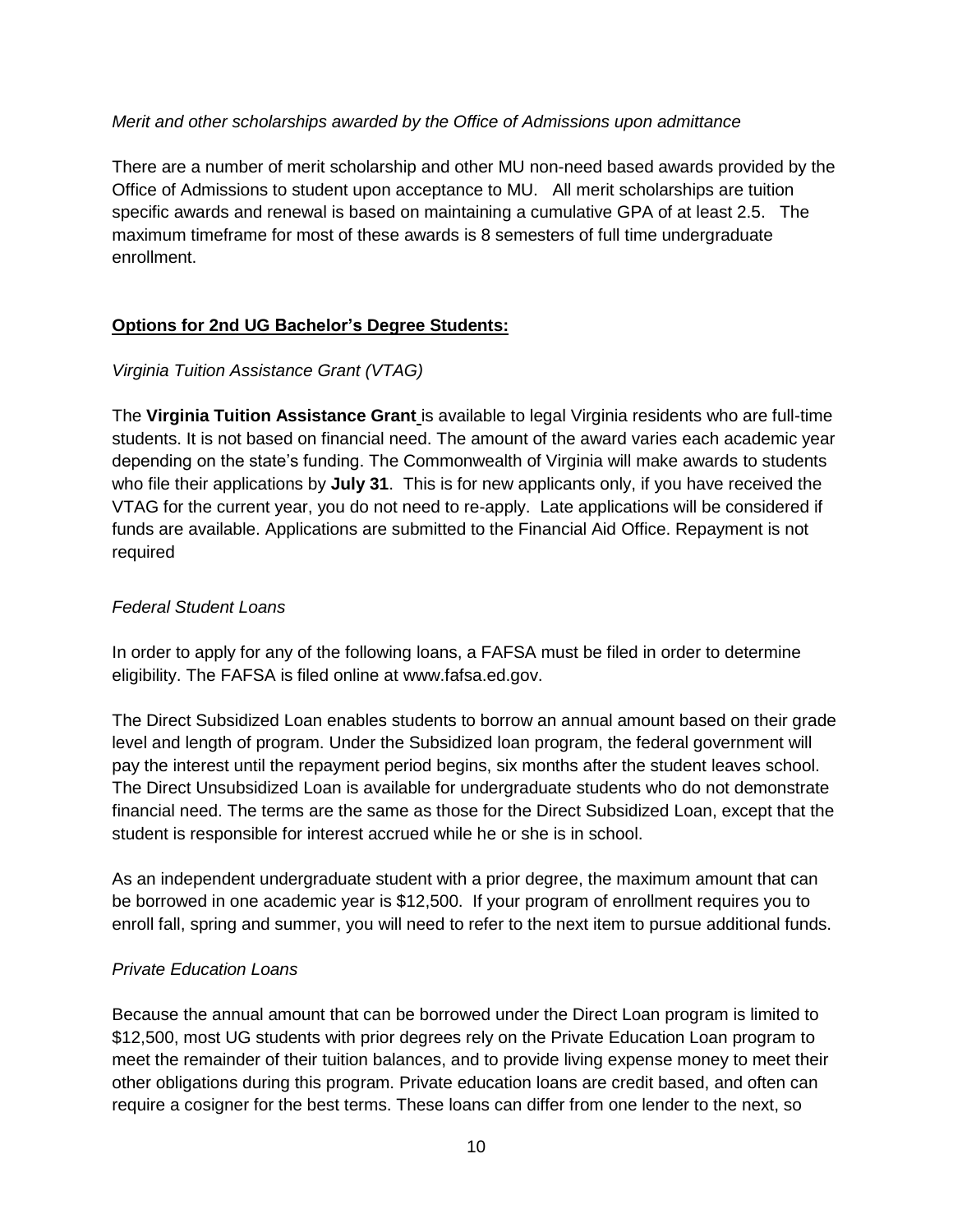compare the various terms carefully before selecting the one that best meets your needs. The best way to get started on a private loan search is to do a Google Search for "Private Education Loans." Please note that the terms and conditions of the Subsidized and Unsubsidized federal loans may be more favorable than the terms of the private loans.

# **Programs for Graduate Students**

# *Graduate Assistantships*

Graduate assistantships (GA) provide tuition waiver for up to 9 graduate credits in exchange for service to the University. Full-time graduate students (9 graduate credits) preferred; Part-time students must be taking at least 6 graduate credits. There are three categories of GA: full time GA waives 9 graduate credits in exchange for 20 hours work weekly; 2/3 GA waives 6 graduate credits in exchange for 14 hours work weekly; 1/3 GA waives 3 credits in exchange for 7 hours work weekly. Marymount University is an AA/EEO employer. The University has approximately 80 GA positions. A list of GA positions for each school can be obtained from Graduate Admissions. Students apply for a GA position through the Marymount Jobs site. Graduate admissions can help identify when each position will be posted.

# *Virginia Tuition Assistance Grant*

The **[Virginia Tuition Assistance Grant](https://www.marymount.edu/marymount.edu/media/Admissions_media/VTAG-APPLICATION-2019-2020.pdf)** is available to legal Virginia residents who are full-time students. It is not based on financial need**. VTAG awards for graduate students are restricted to those enrolled in health-related programs only**. The amount of the award varies each academic year depending on the state's funding. The Commonwealth of Virginia will make awards to students who file their applications by **July 31**. This is for new applicants only, if you have received the VTAG for the current year, you do not need to re-apply. Late applications will be considered if funds are available. Applications are submitted to the Financial Aid Office. Repayment is not required.

Graduate students have two types of Federal loans available:

- 1. The **Unsubsidized Federal Direct Stafford Loan** is not need-based, and the student is responsible for the interest on the loan as soon as it is taken out.
- 2. **Grad PLUS Loans** are low interest, credit based educational loans that can be used to help pay up to the entire cost of education, including tuition, fees, room/board, and books. The GPLUS loan is not based on income or assets; however, to qualify you must pass a credit check. At Marymount, A FAFSA form is required in order to apply for a GPLUS loan.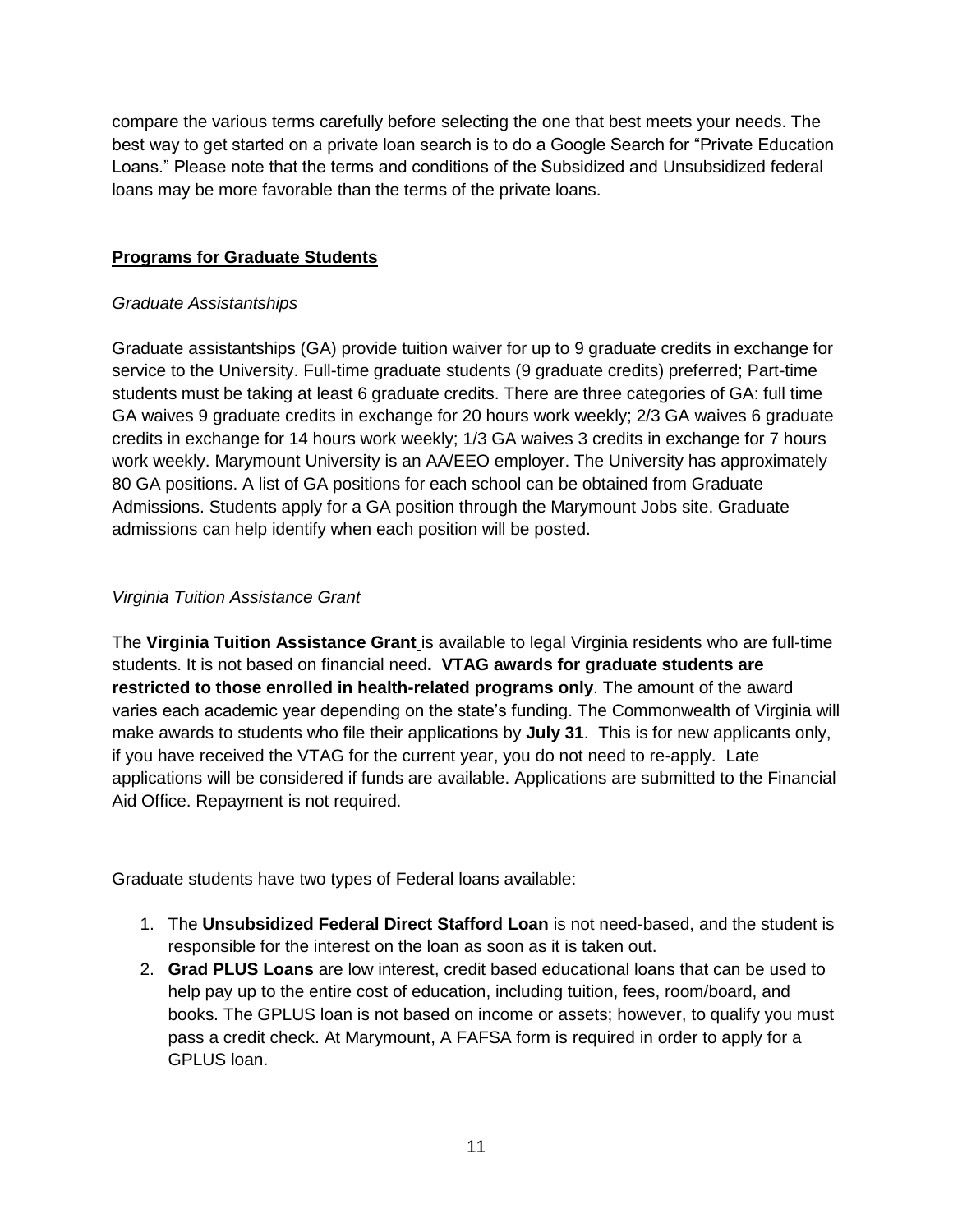# **Additional Resources for All Students:**

# *1. Payment Plans*

A payment plan is available to qualifying students. All arrangements, including the initial payment, must be completed at least one week prior to the payment due date. Payment plans are available per semester only. If you are interested in setting up a plan, please get in contact with the Office of Student Accounts at 703-284-1490 or [saccount@marymount.edu.](mailto:saccount@marymount.edu)

# *2. Private Student Loans*

For students who need loan funds beyond the federal loans, private education loans can be pursued. They should only be considered as a last alternative. You can start with your bank or you can do a Google Search on Private Student Lenders to choose your lender.

# **Disbursements and Refunds**

# *Your Financial Aid Award Letter is NOT your bill.*

The Office of Student Accounts generates the eBill on Marynet. Award funds are posted to your student account and if there are excess funds, the Office of Student Accounts will process a refund.

Ensure your bill is paid, either by your financial aid or by other resources.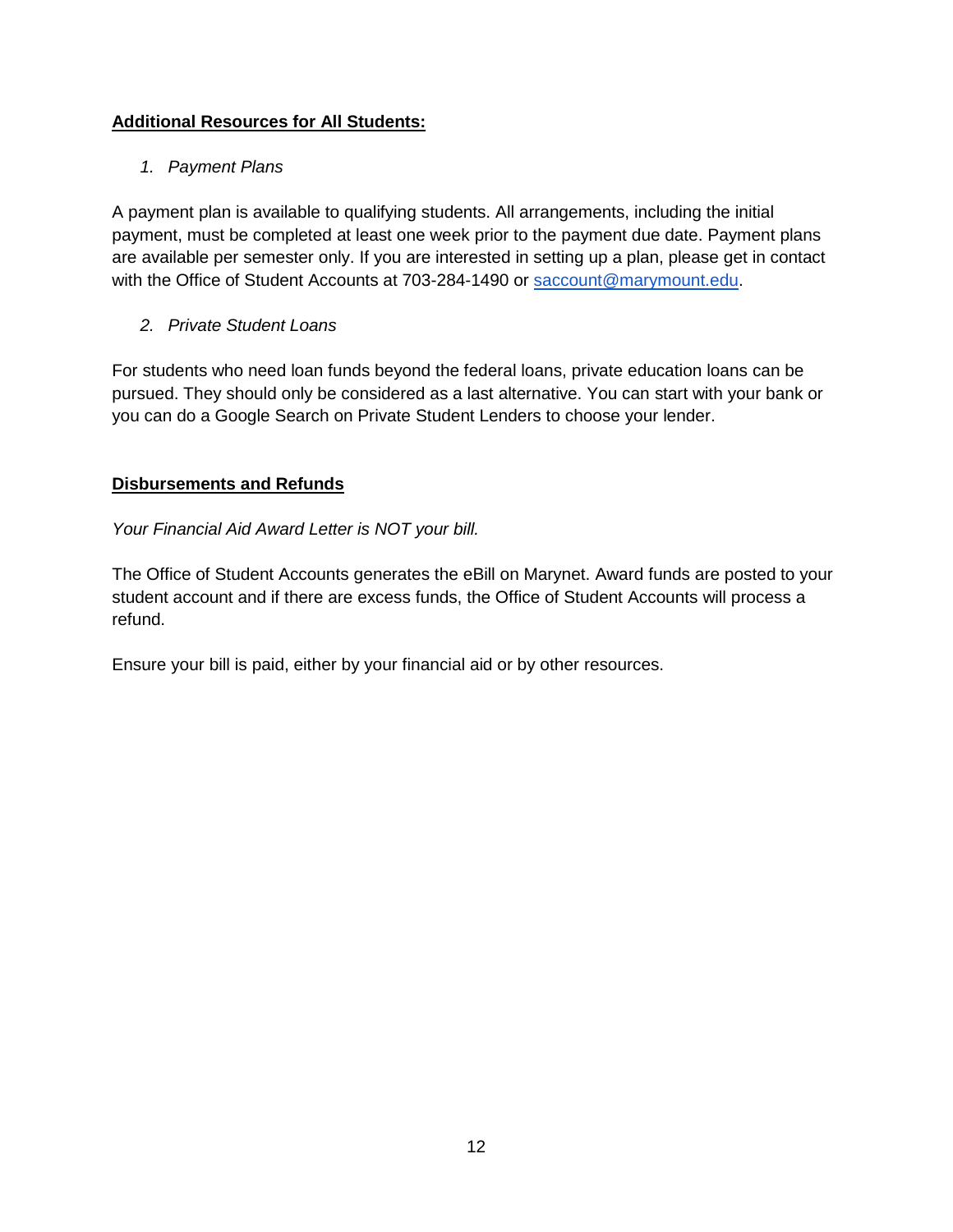# **Packaging of Student Aid Process**

Financial Aid packages are created for students throughout the academic year. Applicants who file their FAFSA on or before the March 1st priority filing deadline will receive maximum consideration in the distribution of need-based funding resources according to funding criteria.

Merit-based scholarships are awarded through the Office of Admissions to eligible incoming undergraduate students at the time of Admission. Renewal of any merit scholarship is contingent on maintaining a 2.5 cumulative GPA and full-time enrollment. They are renewable at the same amount up to 4 years as an undergraduate student.

Returning students' award packages and are not provided, until all spring grades are checked and academic progress is determined. (See SAP section). This is typically the end of each spring semester.

Packages are based on Cost of Attendance which is determined by your housing status and enrollment level. Refer to the financial aid web page for full Cost of Attendance information.

#### **Award Notifications**

Once the award package process is complete, students will receive a hard-copy award letter mailed to their home address or MU Box. You are required to notify the Financial Aid Office of any change in your name, address, enrollment status, housing status, or other changes related to your attendance, as it may cause a revision to your award. Your aid will not be available if your actual housing or enrollment do not match what you were awarded for.

Review your Financial Aid Award Letter and follow the steps on your award letter to accept your awards. *Very Important that you follow any required steps to accept any loan portions of your award or they will not be available to you.* 

Any changes to your home mailing address, please contact the Office of Registrar at [registra@marymount.edu](mailto:registra@marymount.edu) or 703-284-1520.

If you wish to lower or decline a loan to prevent a refund, you will need to notify the Financial Aid Office in writing to [financial.aid@marymount.edu](mailto:financial.aid@marymount.edu) at least 2 weeks before the start of the semester.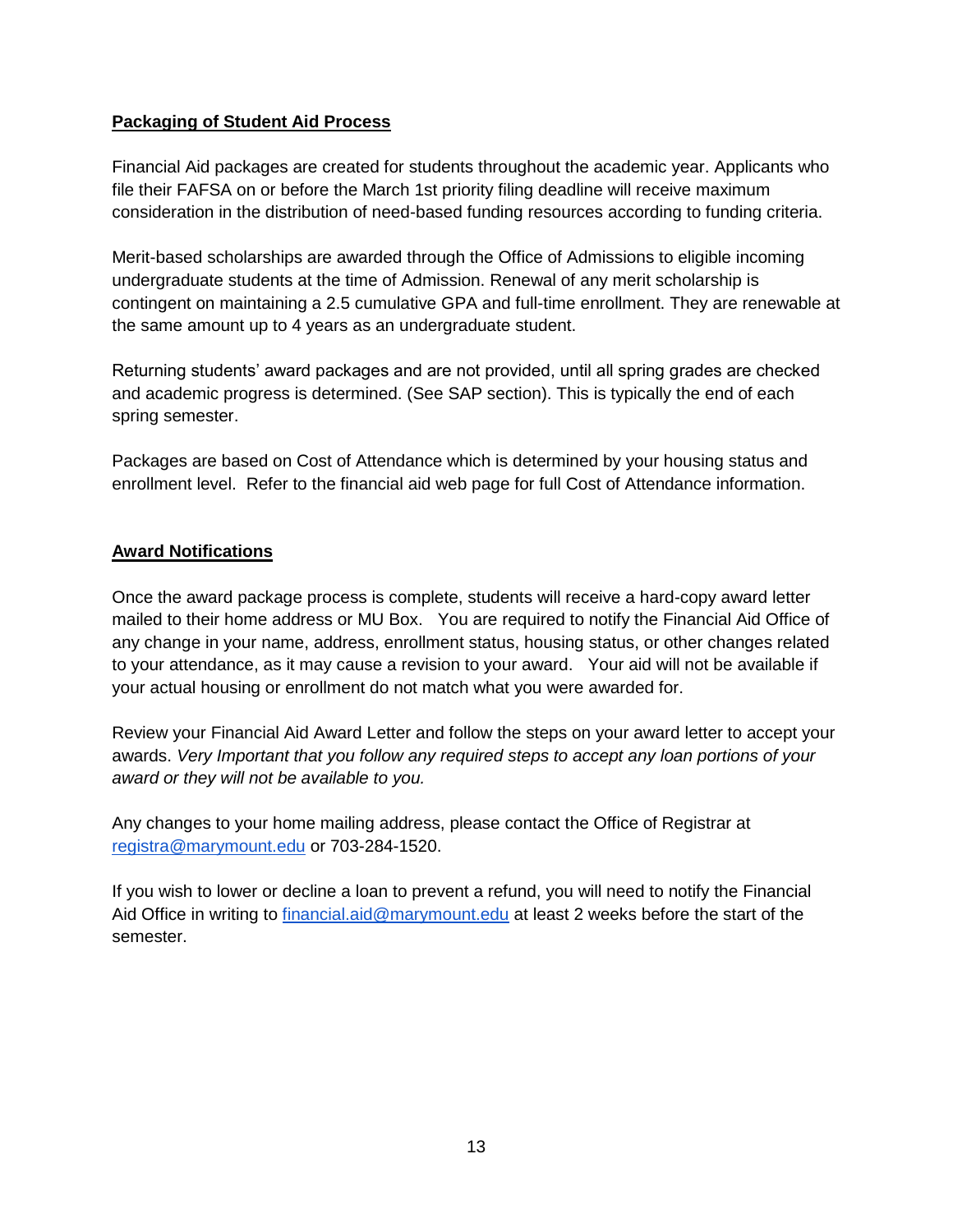# **Study Abroad**

Students may apply to study abroad through the Center for Global Education Office. If you were interested in using financial aid for going abroad, please submit the Study Abroad Cost of Attendance Sheet. (Note that CBL Scholarships cannot be used for study abroad). You must ensure Marymount receives your transcript promptly for your study abroad courses.

# **Satisfactory Academic Progress Requirement**

As required by Federal Regulations, students must maintain a minimum level of academic progress in order to continue receiving federal financial aid. Academic progress of aid recipients will be reviewed annually at the end of spring semester. Students who are not making minimum progress in any of the categories as defined below will be considered ineligible to receive federal financial aid.

#### *Satisfactory Academic Progress Standards:*

In order to continue receiving federal financial aid, academic progress is measured in the following three ways:

1. Qualitative Standard: A minimum cumulative grade point average (GPA)

- All Undergraduates must maintain a minimum cumulative GPA of at least 2.0
- All Graduate students must maintain a minimum cumulative GPA of at least 3.0

2. Quantitative Standard: A minimum completion rate. Completion rates are calculated by dividing the number of completed credits against the number of attempted credits. ALL students must have successfully completed 67% of all hours attempted. This calculation includes all classes taken at Marymount (including developmental). Incompletes, Withdrawals, Repeats and Failing grades all count toward your attempted but not completed credit hours. Transfer credits are counted in both attempted and completed. Students should be aware that, for federal financial aid purposes, you can only receive federal financial aid toward one retake of a previously passed course or its equivalent. This means that once a student has passed a particular course, Financial Aid can count that student as being enrolled in that course only one more time for federal aid purposes.

3. Maximum Timeframe for Completion: In addition to the above GPA and completion rate requirements, all UG students must complete their program of study by attempting no more than 150% of the hours normally required for completion. For example, an UG program of study that is normally completed in 120 credit hours, financial aid eligibility will be suspended once it is mathematically impossible for a student to graduate before attempting 180 credit hours or more. For a Graduate program requiring 60 credits, coursework must be completed within 5 years; for more than 60 credits, 7 years.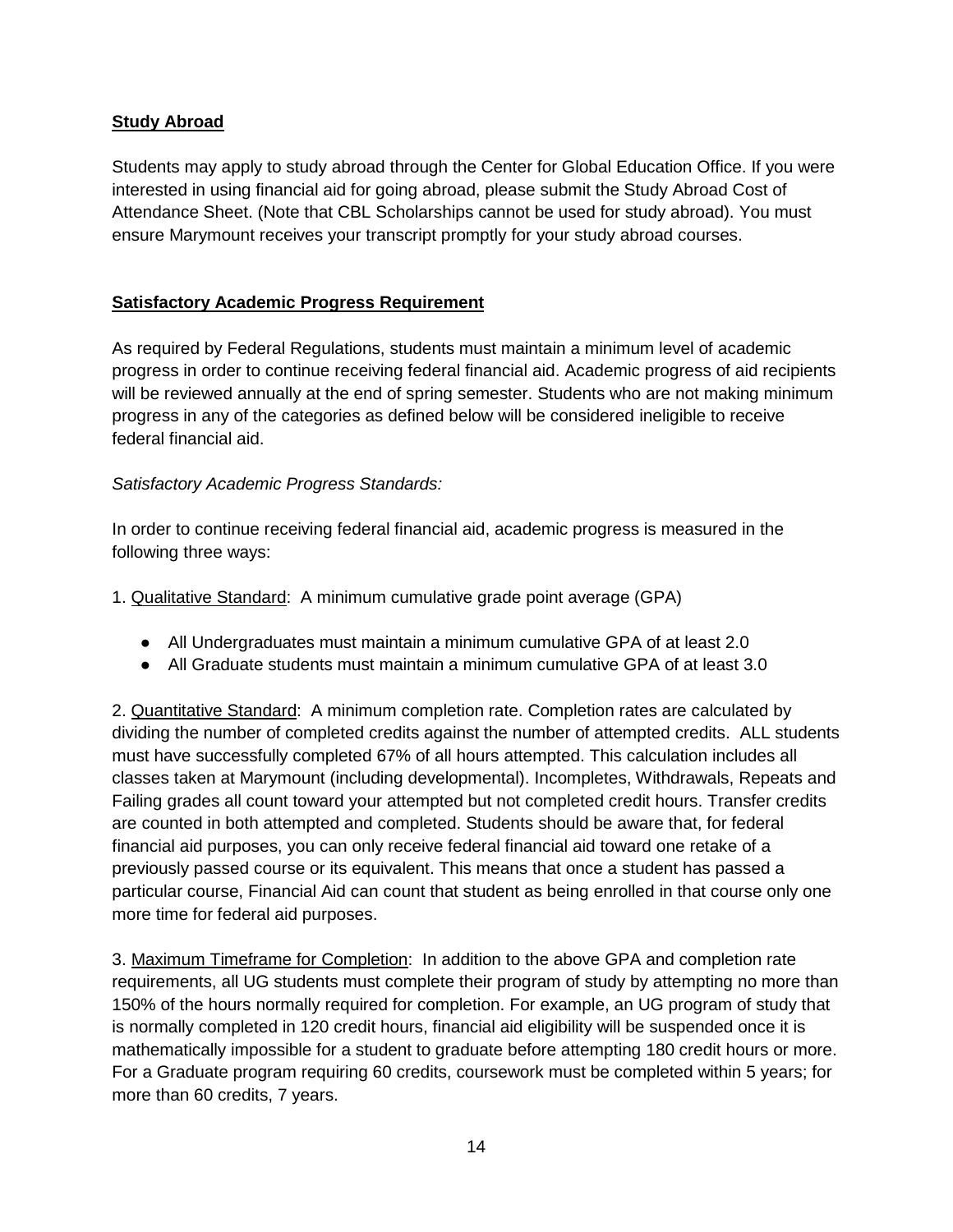#### **Loss of Eligibility due to Academic Progress:**

A student who has lost eligibility to participate in federal student aid for reasons of academic progress will be ineligible for financial aid until they are meeting the minimum requirements.

#### **Appeals- Related to SAP:**

Appeals will only be accepted for special circumstances. The appeal may not be based upon your need for the assistance OR your lack of knowledge that your assistance was in jeopardy. An appeal must be based upon some unusual situation, condition, or other mitigating circumstances which prevented you from passing courses, or which caused you to withdraw from classes. Examples of possible situations include documented serious illness, severe injury or death of a family member.

*How to Appeal*: You must submit in writing and document the specific reasons for not meeting the minimum requirements and outline your plan for meeting them. Undergraduate students are also required to submit a copy of a *developed academic plan* from the Center for Teaching and Learning (CTL). The CTL must be able to verify that you will be able to meet the standards by the end of the next semester. Graduate Students must also submit a copy of a developed academic plan from the Chair of your graduate program or Associate Dean of the School for your program that indicates if followed, you will be at the minimum standard by the end of the next semester. IF your appeal is approved, you would be placed on a one-semester probation status and must meet the minimum standards at the end of that term. Appeals must be submitted in writing to the attention of the Financial Aid Office Appeals Committee. You will be notified in writing of the committee's decision.

#### **If an appeal is approved:**

Students whose appeals are approved will receive aid on a probationary basis. The conditions will be outlined in a letter emailed to the student. The Financial Aid Appeals Committee will continue to monitor the student's record to determine his/her financial aid status for future semesters. Students who fail to meet the conditions outlined in their individualized academic plans will not be eligible to submit a subsequent appeal.

If you do not have grounds for an appeal, or if your appeal is denied, you may still be able to regain your eligibility for future semesters. This is done by enrolling in courses at Marymount at your own expense and meeting SAP standards.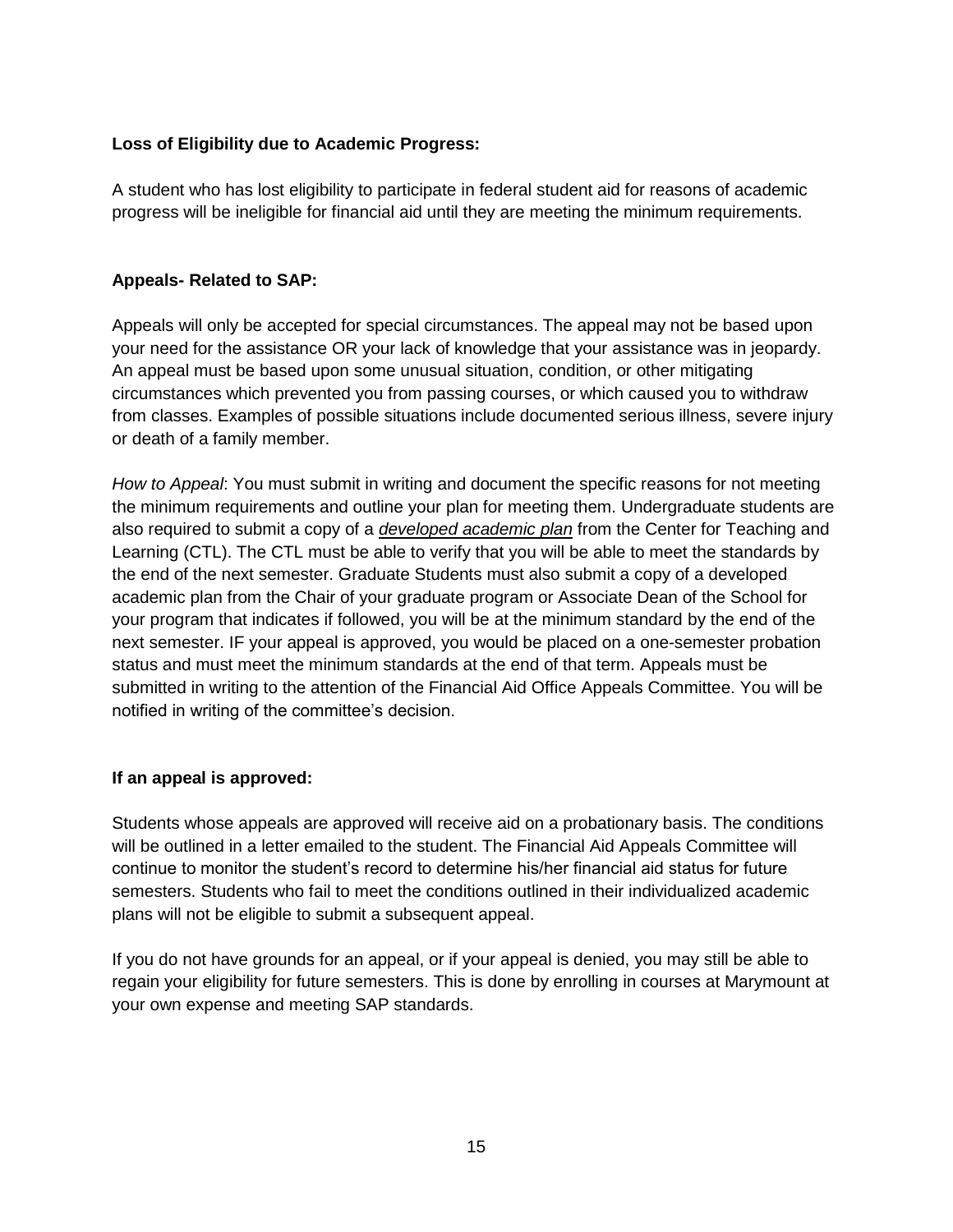### **Repeat Coursework**

For federal aid (not state aid or institutional aid), if you have taken a course twice, and passed it at least once, you cannot take a course a third time and get federal aid for it. This may affect the amount of federal grants (Pell and SEOG) or federal loans (Direct Subsidized, Direct Unsubsidized, OR PLUS-Parent-Loans) in your aid award. This is a federal regulation, which Marymount University has to follow. If you took a course twice and withdrew from it both times, or took a course twice and received an "F" in it, (or you got an "F" once and withdrew once) you can still get aid for a third try since you have never PASSED the course. The rule only applies when a student has taken a course twice, and PASSED it at least once.

#### **Withdrawal**

Students who withdraw from the University before the 60% point of the semester, and who are receiving financial aid from a federal program, will have their financial aid for that term prorated based upon the University's tuition refund policy (which can be found on the Student Account page of the MU website) and a distribution formula approved by U.S. Department of Education.

#### *Treatment of Title IV Aid When a Student Withdraws from Marymount University*

The law specifies how a school must determine the amount of Title IV program assistance that you earn if you withdraw from school. The Title IV programs that are covered by this law are: Federal Pell Grants, Iraq and Afghanistan Service Grants, TEACH Grants, Direct Loans, Direct PLUS Loans, Federal Supplemental Educational Opportunity Grants (FSEOG), and Federal Perkins Loans.

Though your aid is posted to your account at the start of each semester, you earn the funds as you complete the semester. If you withdraw during your payment period or period of enrollment, the amount of Title IV program assistance that you have earned up to that point is determined by a specific formula. If you received (or Marymount or parent received on your behalf) less assistance than the amount that you earned, you may be able to receive those additional funds. If you received more assistance than you earned, the excess funds must be returned by Marymount and/or you.

The amount of assistance that you have earned is determined on a pro rata basis. For example, if you completed 30% of your payment period or period of enrollment, you earn 30% of the assistance you were originally scheduled to receive. Once you have completed more than 60% of the payment period or period of enrollment, you earn all the assistance that you were scheduled to receive for that period.

If you did not receive all of the funds that you earned, you may be due a post-withdrawal disbursement. If your post-withdrawal disbursement includes loan funds, Marymount must get your permission before it can disperse them. You may choose to decline some or all of the loan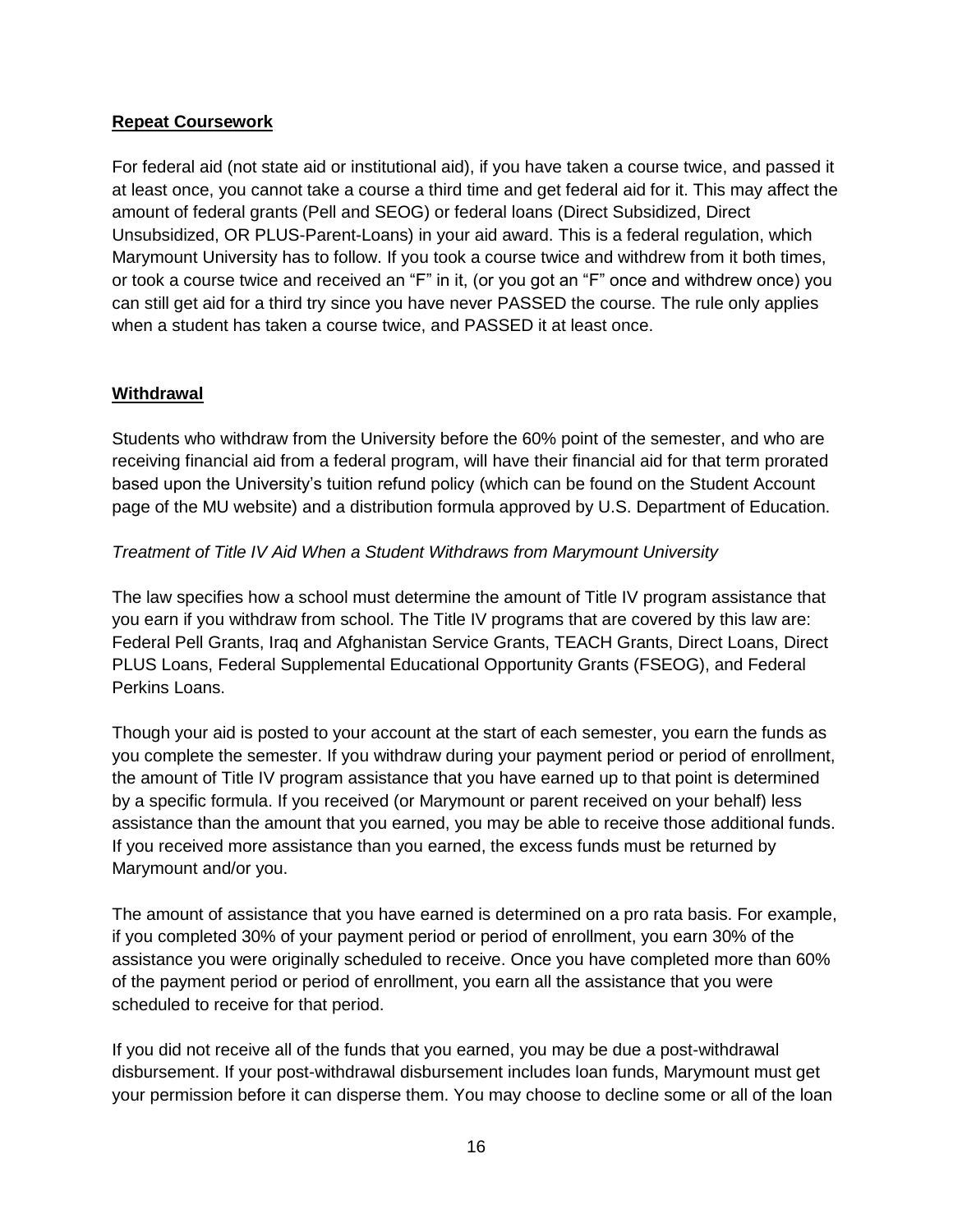funds so that you do not incur additional debt. Marymount may automatically use all or a portion of your post-withdrawal disbursement of grant funds for tuition, fees, and room and board charges (as contracted with Marymount). Marymount needs your permission to use the postwithdrawal grant disbursement for all other school charges. It may be in your best interest to allow the school to keep the funds to reduce your debt at the school.

If you receive (or Marymount or parent receives on your behalf) excess Title IV program funds that must be returned, Marymount must return a portion of the excess equal to the lesser of:

- 1. Your institutional charges multiplied by the unearned percentage of your funds
- 2. The entire amount of excess funds

Marymount must return this amount even if it did not keep this amount of your Title IV program funds.

If Marymount is not required to return all of the excess funds, you must return the remaining amount.

Any loan funds that you must return, you (or your parent for a Direct PLUS Loan) repay in accordance with the terms of the promissory note. That is, you make scheduled payments to the holder of the loan over a period of time.

Any amount of unearned grant funds that you must return is called an overpayment. The maximum amount of a grant overpayment that you must repay is half of the grant funds you received or were scheduled to receive.

You do not have to repay a grant overpayment if the original amount of the overpayment is \$50 or less. You must make arrangements with Marymount or the Department of Education to return the unearned grant funds.

The requirements for Title IV program funds when you withdraw are separate from any other refund policy that Marymount may have. Therefore, you may still owe funds to Marymount to cover unpaid institutional charges.

Marymount may also charge you for any Title IV program funds that they were required to return. If you do not already know Marymount's refund policy or officially withdrawing procedures from school please read it here:

<http://www.marymount.edu/Admissions/Student-Accounts/Bill-Payment/Refund-Policy>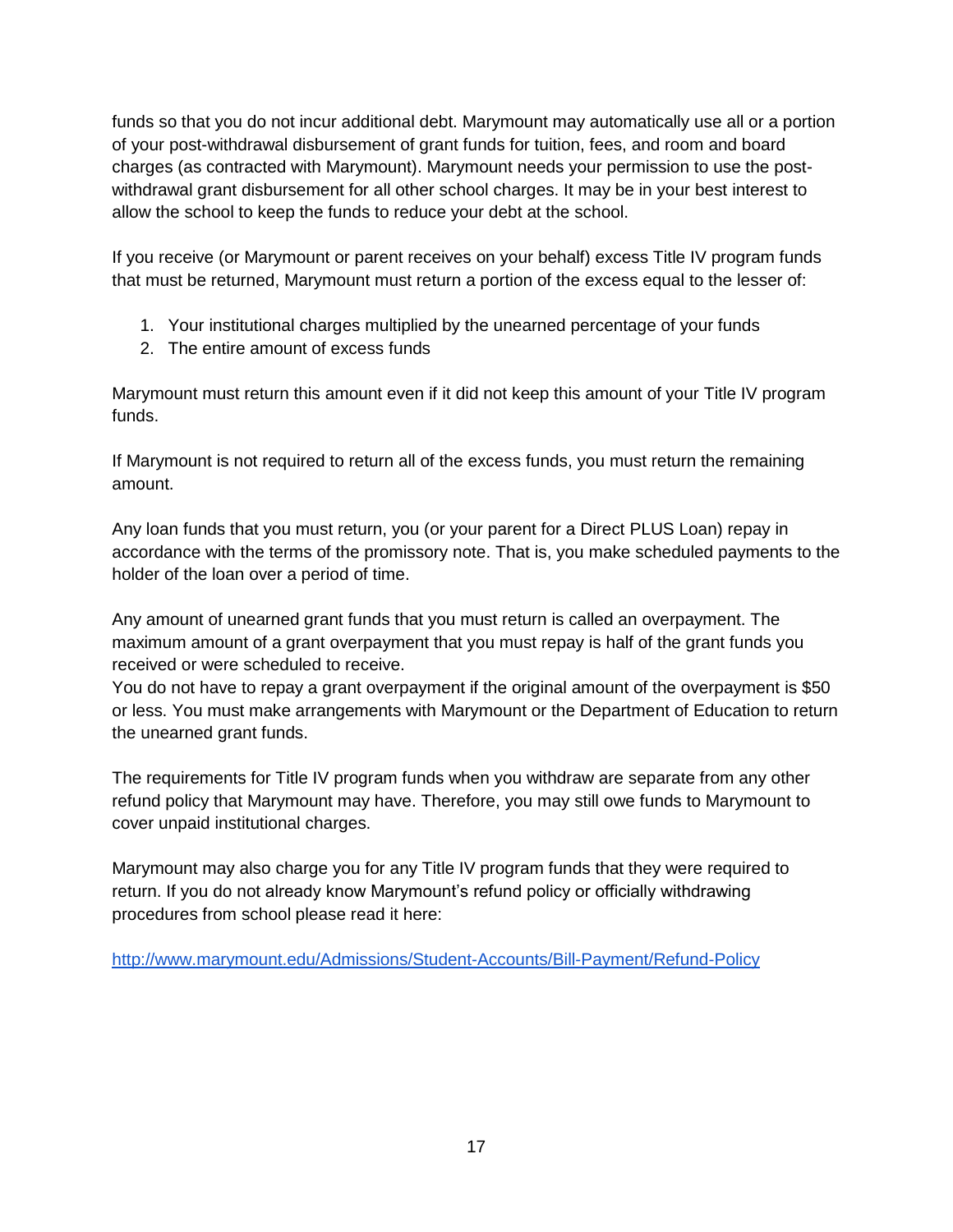# **Failure to Earn a Passing Grade**

If after any semester you have not earned at least one passing grade, your federal aid for that term must be prorated and returned. Funds credited to your student account in excess of University charges are refundable by the Office of Student Accounts.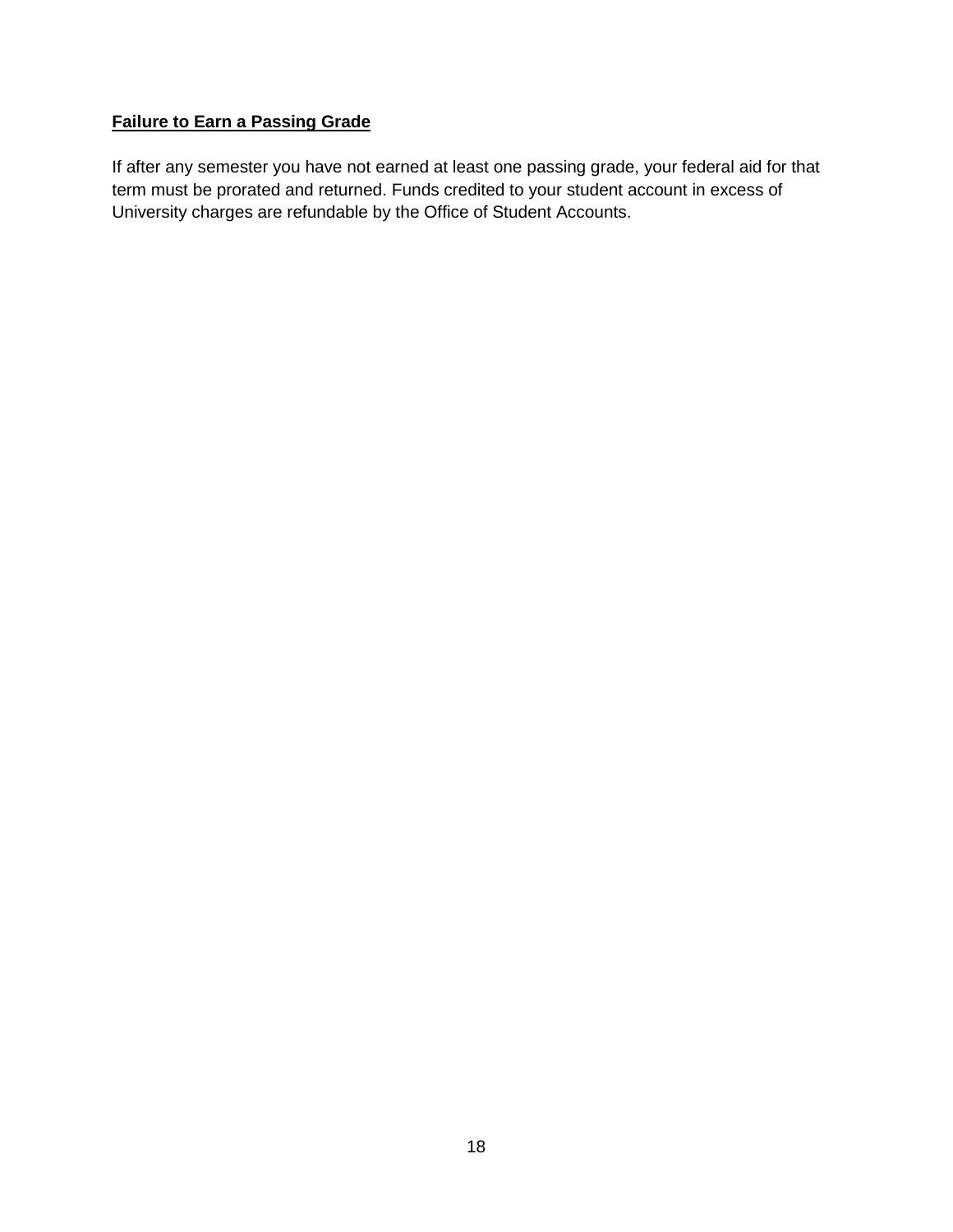# **Appealing Your Financial Aid Award:**

*Dependency Appeal-* Students may submit a dependency appeal if they feel they have significant reasons to be considered independent.

According to federal definition, parents and students have the primary responsibility for funding the student's education—financial aid is considered a supplement. Tax filing status does not indicate independence for financial aid purposes. Circumstances that may document independence are abandonment or estrangement from parents, parents whose whereabouts are unknown, or court or social services intervention in the family.

The Independent Appeal Form can be found under "Resources & Forms" on the FAO page. Please answer all times on the form. If a value is zero, place a zero in the space provided. Be sure to review and return to the Office of Financial Aid, along with any required documentation.

#### *Appeal for Unusual Circumstances*

With completing a FAFSA application, some individual circumstances may not be taken into consideration. Certain unusual personal and/or financial circumstances can affect your eligibility for financial aid funds and can be reported for possible award revisions. This form can be found under "Resources & Forms" on the FAO page.

# *Appeal to Increase to Budget*

To determine eligibility for any type of financial aid, we must construct an Educational Cost of Attendance (COA) budget for each student. These COA's are assigned using standard costs for living and transportation, etc. A student cannot receive financial aid that exceeds their COA.

Sometimes, a student has expenses unique to their personal living situation, etc. which would be unknown to us. Regulations allow us to collect individual expenses to review and possibly increase the overall COA, which will allow for additional loan funds. By following the Appeal Process below, we can review and see if your expenses exceed your current COA to possibly increase certain loan eligibility. This form can be found under "Resources & Forms" on the FAO page.

Please note, the Appeal Committee can only consider amounts that are in addition to what the University has already accounted for in your COA. In addition, we may not be able to use all expenses submitted depending on the type of expense.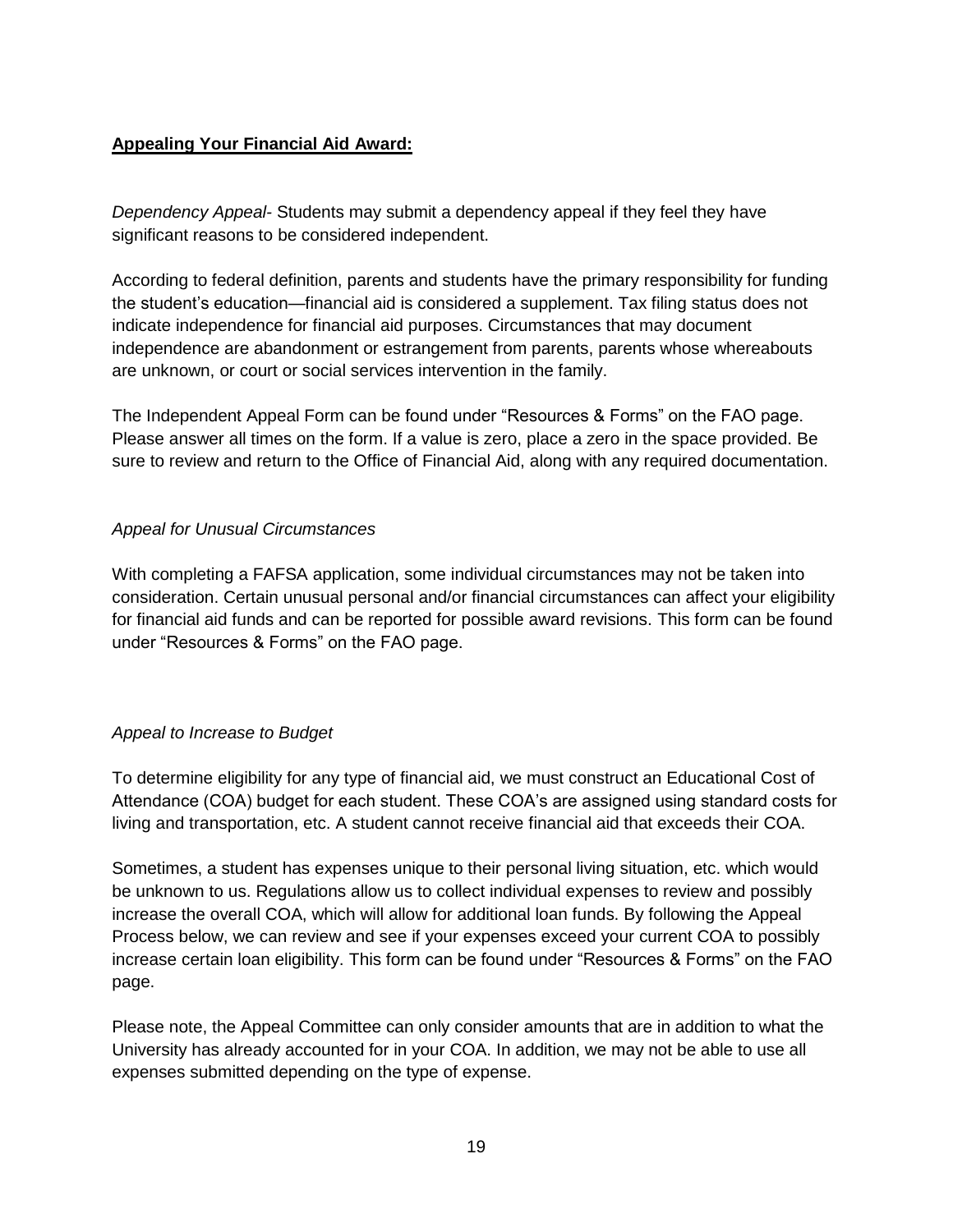The following students can request for an increase to their COA:

- Dependent students seeking to increase their Parent PLUS Loan
- Graduate students seeking to increase their Grad PLUS Loan
- Student seeking a Private Student Loan

#### *Loss of Merit Scholarship Appeal*

Students who currently receive merit-based scholarship(s) and fall below the 2.5 cumulative GPA will not have their scholarship renewed. They may appeal the loss to the Appeal Committee at [appeal@marymount.edu.](mailto:appeal@marymount.edu) Your letter or email should explain in detail the circumstances that affected your ability to meet the minimum standards for scholarship renewal and the steps you have taken to rectify the situation.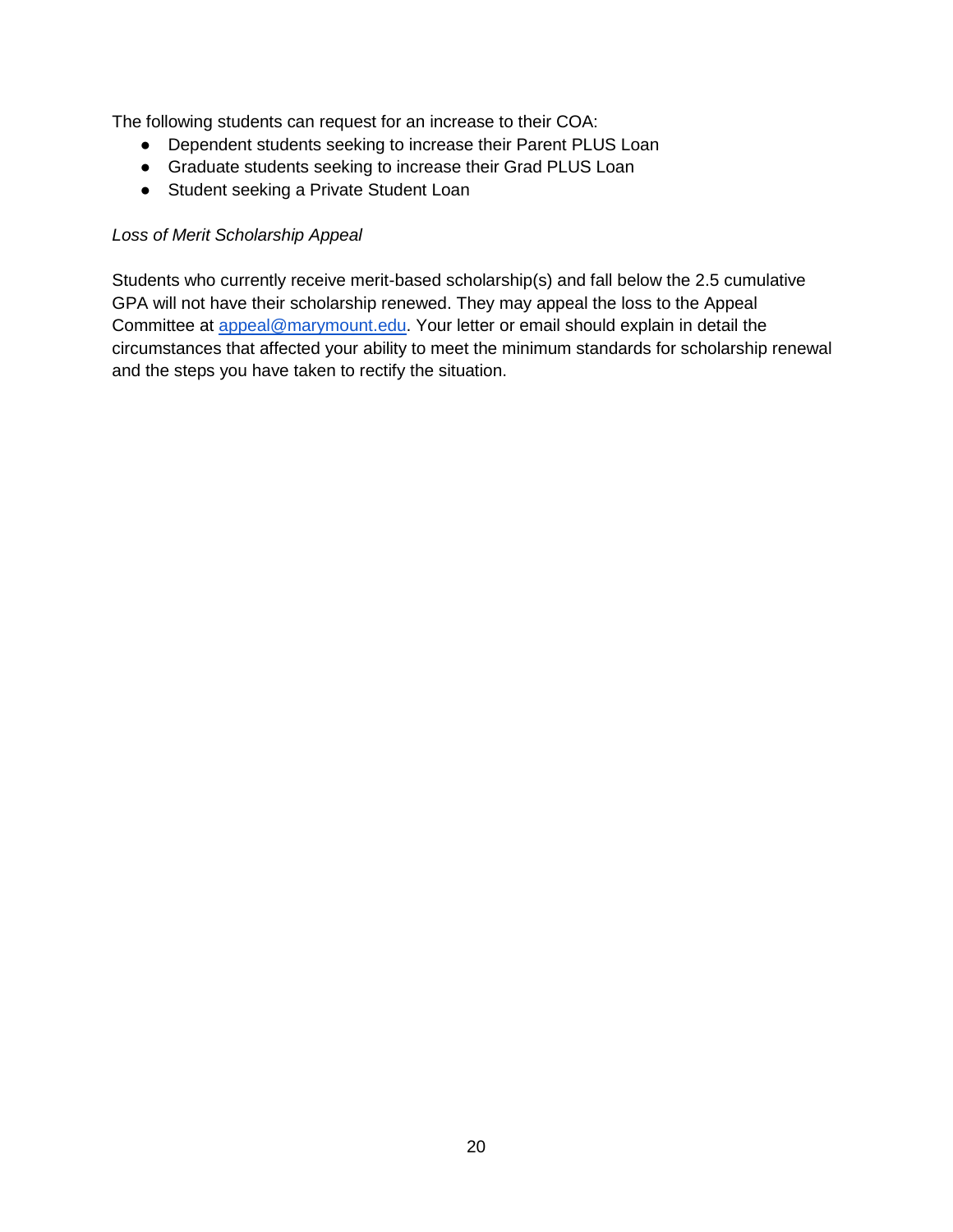#### **Summer Awards**

To be considered for Summer Financial Aid you must have FAFSA on file for the previous school year (for example, if you are applying for aid for Summer 2020, you will need a 2019- 2020 FAFSA on file). If you are an Undergraduate Student, you must also be enrolled for at least 6 credits that all count towards your degree, and at 3 credits if you are a Graduate Student.

Loans are the primary source of summer financial aid. Borrowing loans over the summer may affect a student's eligibility to borrow for the following fall semester. Department of Education Federal Regulations limit borrowing during any one academic year. If you decide to borrow in the summer, keep in mind that your loan eligibility for the fall will be extremely limited.

Please return the Summer Financial Aid Request Form to the Office of Financial Aid by April 1. Awards will be mailed to your local address or MU Box. Please allow 2 weeks for your summer financial aid award to be prepared.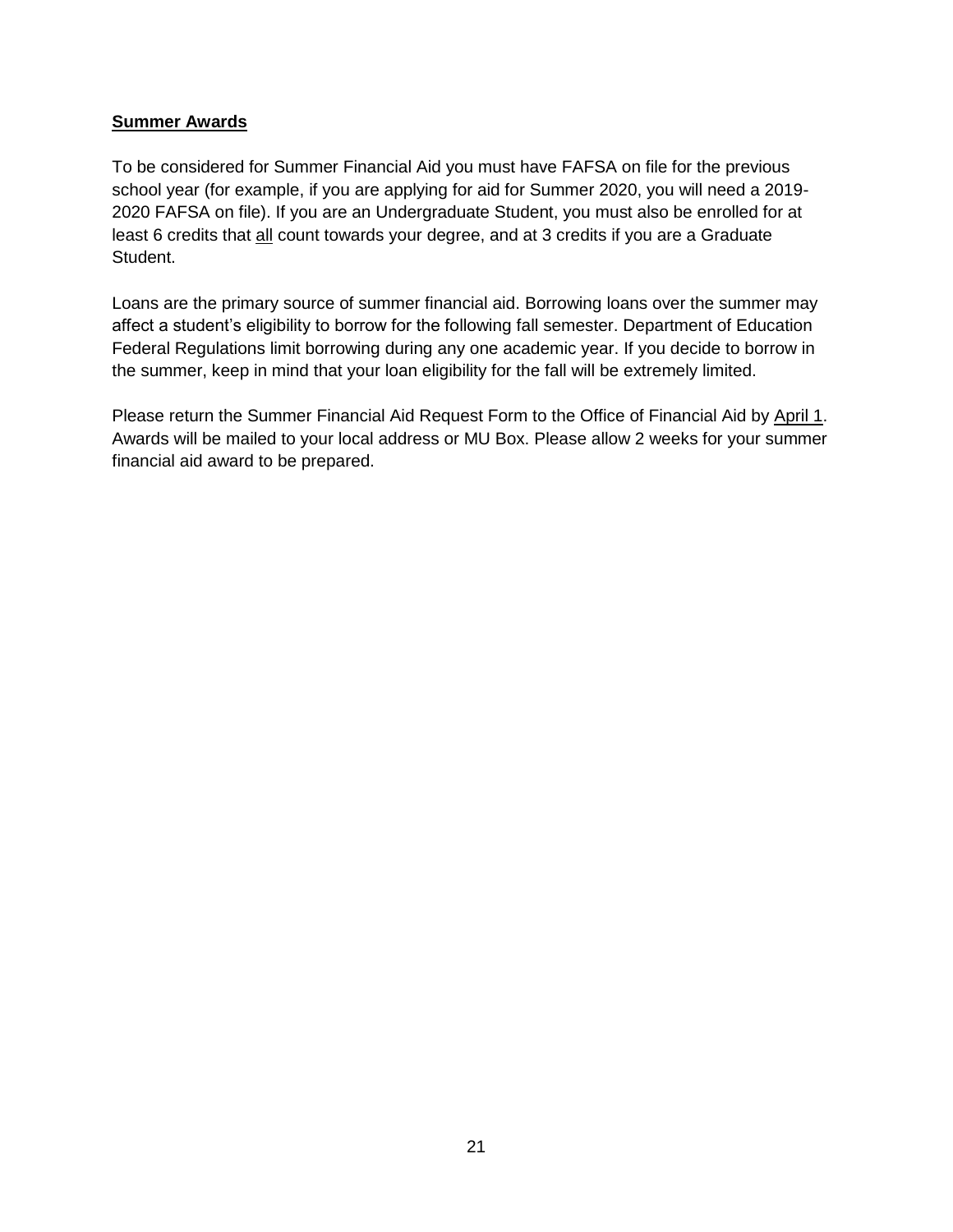# **FERPA**

The Family Educational Rights and Privacy Act (FERPA) (20 U.S.C. § 1232g; 34 CFR Part 99) is a Federal law that protects the privacy of student education records. As an educational institution that receives federal Department of Education funds, Marymount University must comply with FERPA.

FERPA gives parents certain rights with respect to their children's education records. These rights transfer to the student when he or she reaches the age of 18 or attends a school beyond the high school level. Students to whom the rights have transferred are "eligible students." "In attendance" at Marymount University is defined as the first day of classes in the semester to which the student has been admitted.

For Marymount students, there must either be a FERPA Waiver Form on file in the Office of the Registrar authorizing parents/third parties to access students' education records or an applicable FERPA exception (see below) before any information can be released. The form can be found online at: https://www.marymount.edu/getattachment/Academics/Services-Resources/Registrar-sOffice/Resources/Forms/FERPA-Waiver.pdf.aspx.

#### **Student Consumer Information**

In accordance with the 2008 Higher Education Opportunity Act (HEOA), Marymount University makes certain disclosures available to prospective and current students. Please refer to [Marymount University Consumer Information.](https://www.marymount.edu/Home/Faculty-and-Staff/Office-of-Planning-Institutional-Effectiveness/General-Institutional-Information/Consumer-Information)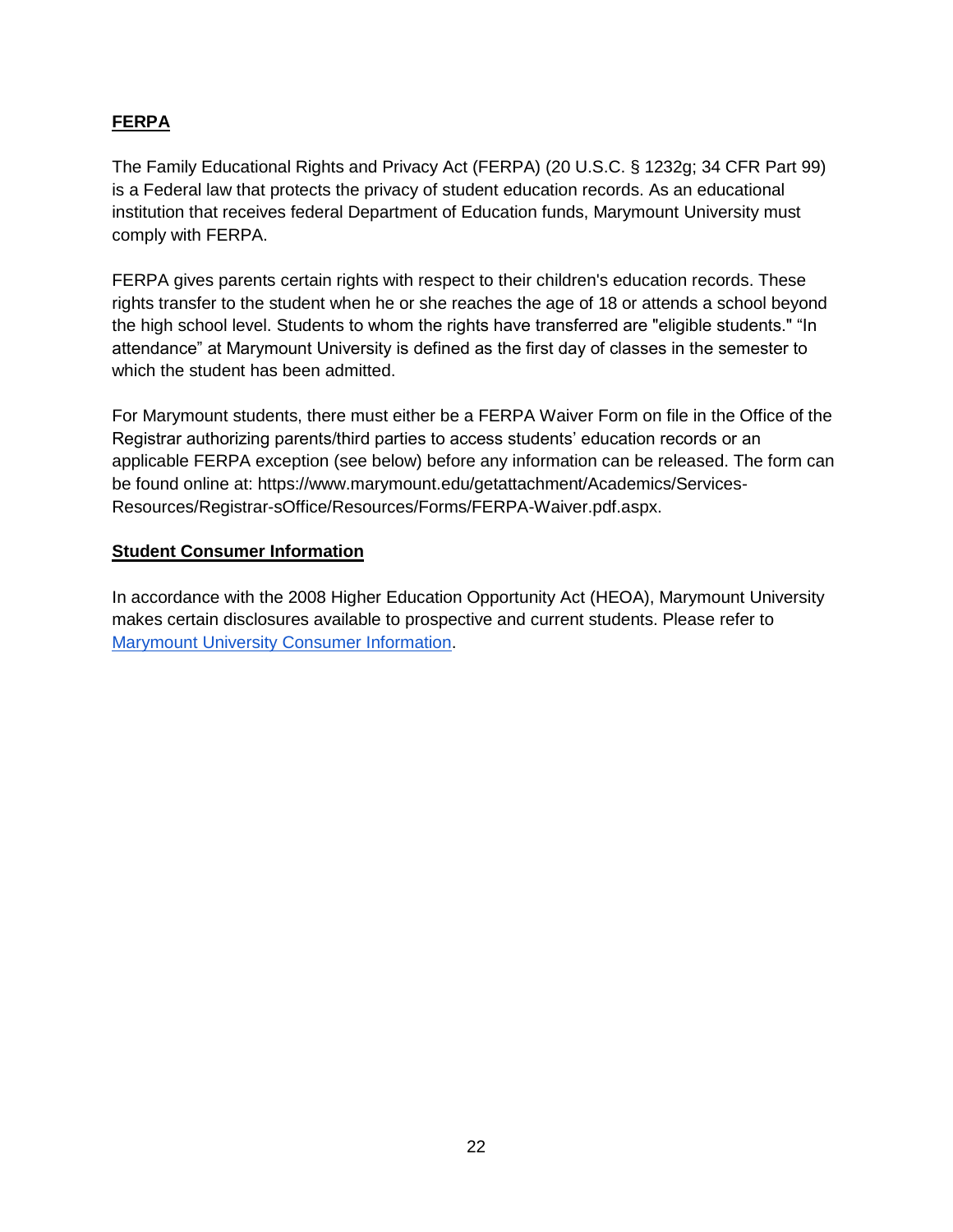#### **Other Important MU Offices**

*Student Living*  Any questions about on-campus housing or housing charges 703-284-1608

*Student Accounts* Bill-related questions such as: Refund Checks, Tuition Charges, Book Vouchers, Payment Plans 703-284-1490

*Registrar* In-School Deferment, Transcripts, GPA 703-284-1520

*Admissions*  First time students inquiring about UG Merit-Based Scholarships, Enrollment Deposits 703-284-1500 (Undergraduate Admissions) 703-284-5901 (Graduate Admissions)

*Military and Adult Services* GI Bill Veteran Benefits Yellow Ribbon Program Dr. Vernon Williams, 703-284-5796

*Center for Global Education*  Studying Abroad- We will need a COA sheet if you plan to study abroad and returned to the Financial Aid Office. 703-284-6474

*Center for Career Services* Work Study, Campus Employment 703-284-5960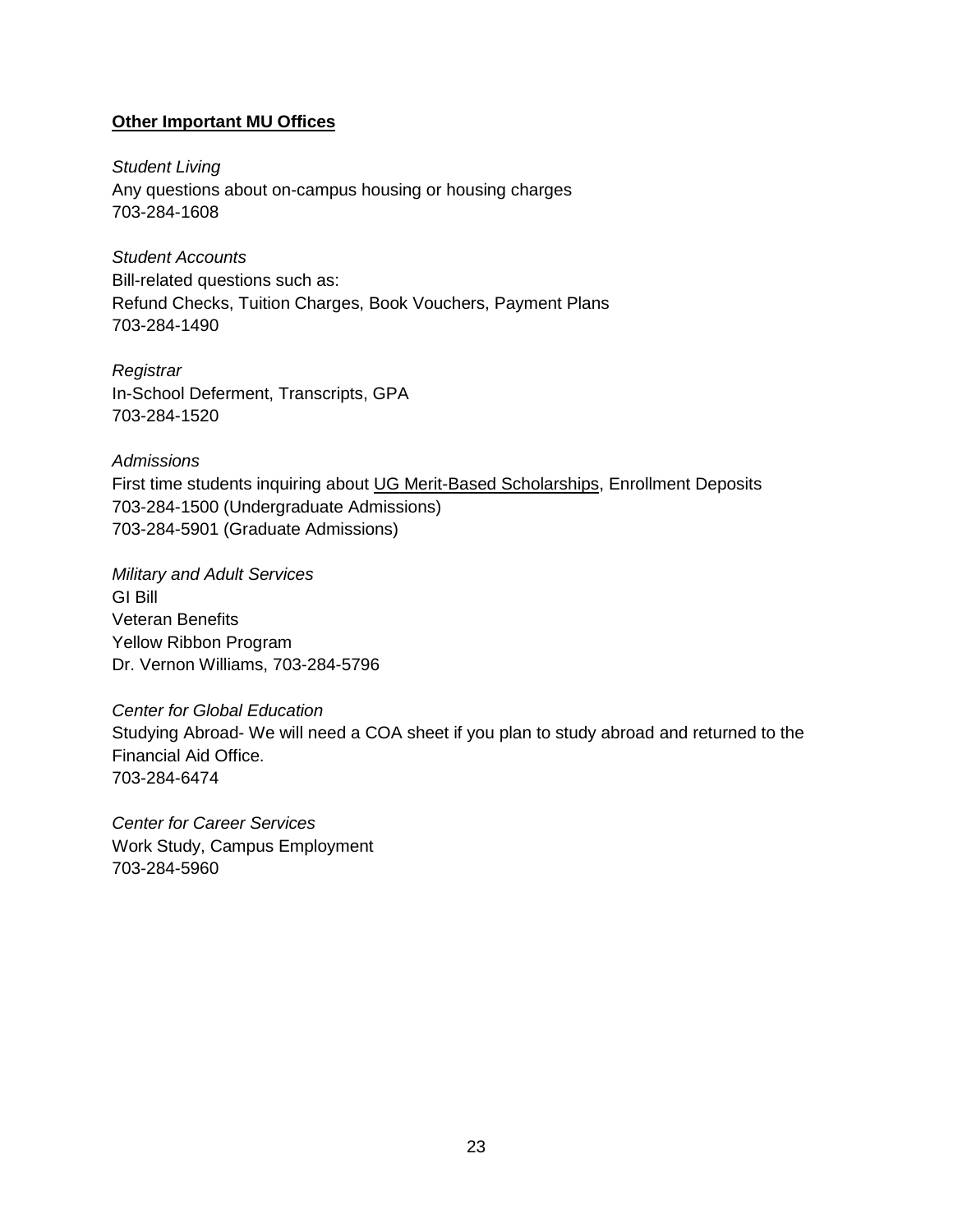# **Useful Websites and Tools**

#### *Free Application for Federal Student Aid (FAFSA)*

1-800-433-3243 [https://fafsa.ed.gov](https://fafsa.ed.gov/)

#### *Federal Student Aid*

1-800-557-7394 <https://studentaid.gov/>

# *Student Council of Higher Education for Virginia (SCHEV)* 804-225-2600 <https://schev.edu/>

#### *Office of the State Superintendent of Education (DCTAG)*

202-727-6436 TTY:711 <https://osse.dc.gov/dctag>

# *Internal Revenue Service (IRS)*

<https://www.irs.gov/>

#### *Direct Loan Repayment*

<https://studentloans.gov/myDirectLoan/repaymentEstimator.action>